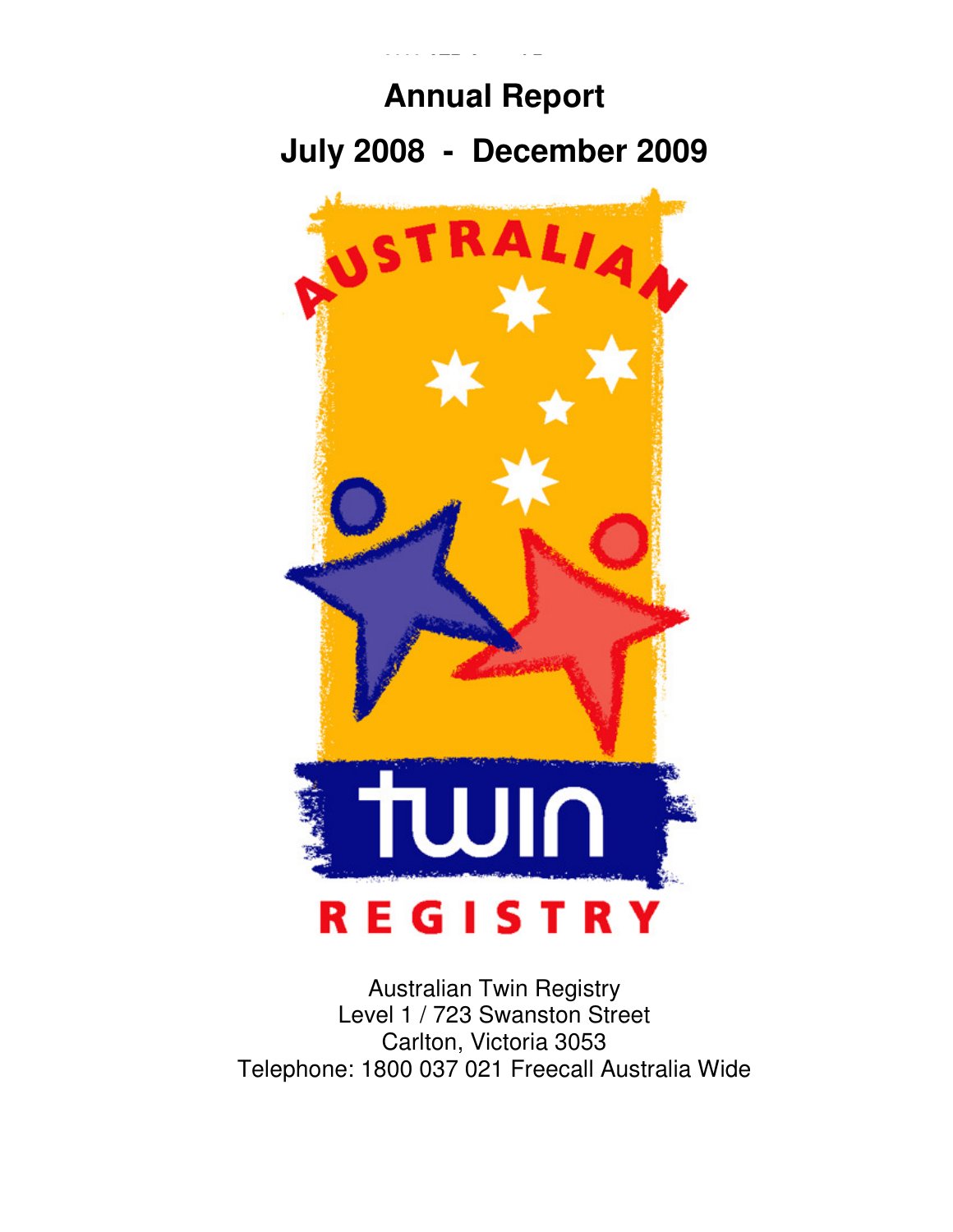# **TABLE OF CONTENTS**

| <b>Appendix 1: Researcher Reports</b>     |  |
|-------------------------------------------|--|
| Appendix 2: Publications List (2008-2009) |  |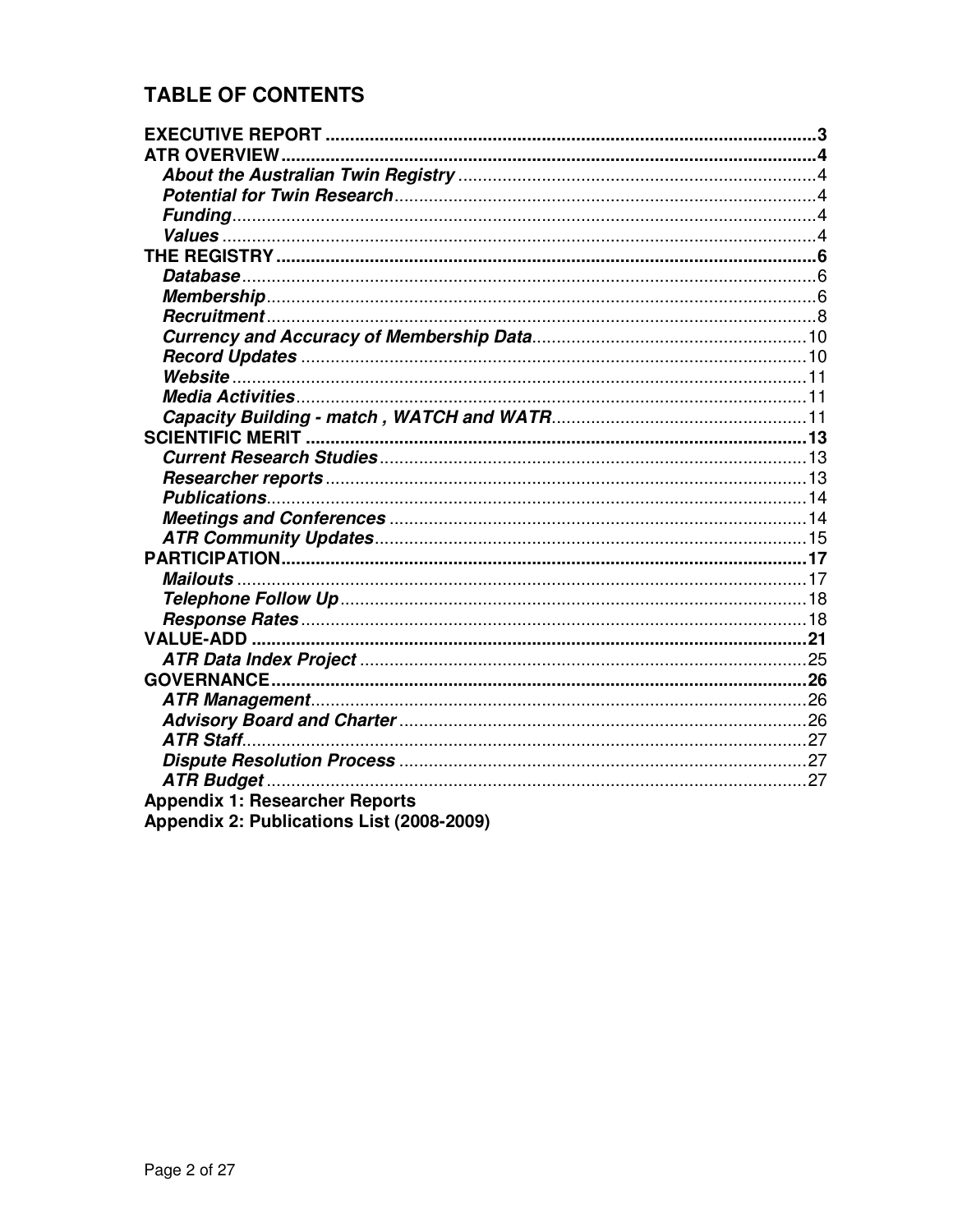# **EXECUTIVE REPORT**

### **Welcome to the 2009 Annual Report of the Australian Twin Registry (ATR)**

This report provides a summary of the major activities, achievements, and research developments of the ATR during the 18 month period **1 July 2008** to **31 December 2009**. This reporting period covers the completion of the 2005-2009 Enabling Grant from the National Health and Medical Research Council (NHMRC) and makes the transition to a calendar-year timetable.

The ATR is pleased to announce its success in securing a 5 year (2010 – 2014) renewal of funding through the NHMRC Enabling Grant Scheme, at an increased level of \$500,000 p.a. The funding renewal was granted following an extensive review of Round 1 and 2 Enabling Grant Facilities by the NHMRC. The ATR's successful bid was based on its growth and performance over the previous grant period (2004-2009). The ATR excelled in the development and implementation of a clearly defined organisational structure and associated policies, and consistently increased the number and diversity of studies supported, and the number of ATR related publications.

 During the period **1 July 2008** to **31 December 2009** the ATR actively supported 66 research studies, resulting in 245 mailouts to participants and 2,320 hours of telephone followup. Notably, 50 peer-reviewed articles based on ATR-related studies were published yearly in 2008 and 2009, accomplishing an important objective set by the ATR in the Enabling Grant application.

 The ATR's Vision is to "**realise the full potential of research involving twins to improve the health and wellbeing of all Australians"**. In line with this vision, the Registry organised a successful meeting, "2008 Statistical Genetics Short Course featuring Mendel", on 1-5 September 2008 in Coolangatta, Queensland. This course was planned by the ATR in response to requests from researchers for more hands-on tuition in twin research. Attended by 43 researchers (full attendance), this intensive course covered state-of-the-art statistical genetics methods for detection of genetic loci for complex traits (qualitative and quantitative). Seven lecturers, lead by Professor Kenneth Lange, travelled from the University of California Los Angeles to conduct the 5-day program. This was a landmark event for Australian genetic epidemiology that demonstrated the ATR's leadership in this aspect of medical research training.

Another highlight event of 2009 was the  $3^{\prime\prime}$  National Twins Plus Festival held at the Taronga Zoo in Sydney on 14 March 2009. The event was hosted by the ATR and the Australian Multiple Birth Association (AMBA). The importance of multiples in research was highlighted and many families joined the ATR at the time of the festival. The number of attendees to this Festival was almost twice that of the previous Festival held in 2006 in Canberra, with more than 1400 in 2009 versus over 800 in 2006.

The ATR also organized together with the Garvan Institute of Medical Research a oneday meeting "Research Involving Twins, an Invaluable Part of a Medical Researcher's Repertoire" (Darlinghurst, Sydney, NSW; 13th March 2009), which focused on the involvement of twins in medical and health-related research. Twelve prominent speakers discussed their research with twins and offered insights into how twin research data have contributed to their overall research programme.

Overall, the 2008-2009 period has been filled with significant success in all areas of interest for the ATR, including research, funding and Registry growth.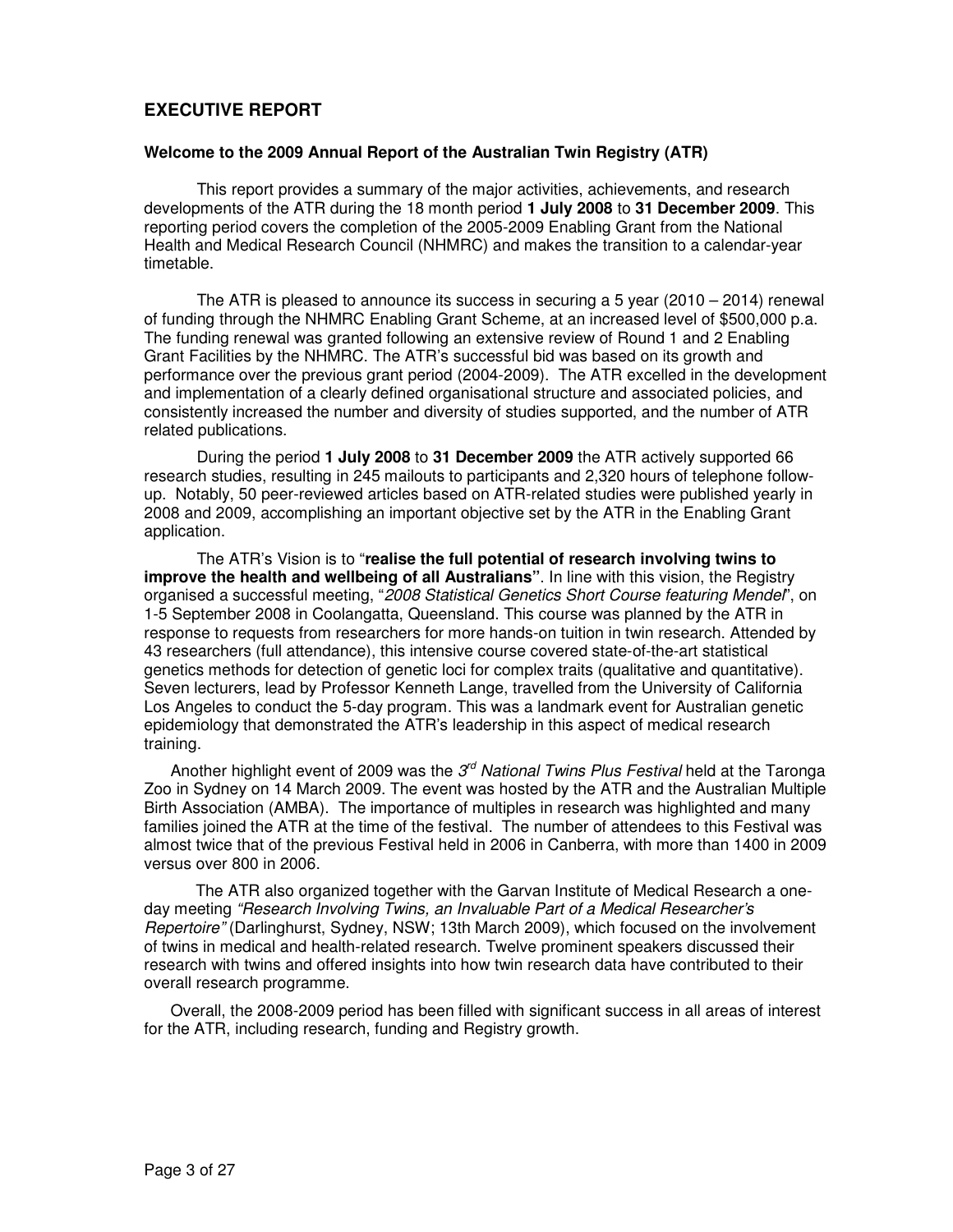# **ATR OVERVIEW**

### **About the Australian Twin Registry**

Established in the late 1970s, the ATR is a national volunteer register of twins interested in contributing to research studies.

The primary goal of the ATR is to facilitate and support research studies involving twins.

In 2008-2009, the ATR maintained information on more than 36,000 sets of twins and higher order multiples (HOMS), and supported 66 active research projects covering a broad spectrum of health-related themes (see **Researcher Reports** in Appendix 1).

### **Potential for Twin Research**

The ATR provides twins with the opportunity to contribute to, and make a difference in, the development of knowledge around health and medical issues that affect all Australians.

Studies involving twins play an important and unique role in developing an understanding of epidemiological and clinical problems from a genetic and environmental perspective. Twins provide a potential resource and research tool for all medical and scientific researchers.

Twin research continues to utilise new technologies to establish the causes underlying the many health issues that affect Australians. Most recently, twin studies have started to play a vital role in the emerging search for epigenetic effects. Epigenetics studies investigate proteins and other molecules that bind to DNA, changing gene expression. Epigenetic effects have been linked to many diseases, such as cancer and psychiatric disorders. Studies involving twins can significantly contribute to the investigation and identification of epigenetic factors that contribute to human disease, through their shared environments and genetics.

#### **Funding**

The ATR is supported by an Australian NHMRC Enabling Grant. Originally covering the period 2004-2009, the grant has now been successfully renewed for a further 5-year period, 1 January 2010 - 31 December 2014.

Enabling Grants fund Special Facilities, including biospecimen and data repositories, computational facilities and disease/attribute registries. This highlights the fact that ATR is not a private resource generated by a group of researchers for use in a particular study or program, but is a resource available for the wider use of all Australian researchers including those who have not previously conducted twin studies.

### **Values**

The following values guide the ATR in achieving its core functions:

Respect: The ATR conducts its operations with the fullest respect for the volunteerism of the twins and their relatives in their registration and participation; for the ATR staff in monitoring and maintaining the use of this resource; and, for the researchers in their efforts to conduct timely and relevant studies in accordance with their commitments to their funding bodies, made with the agreement of the ATR.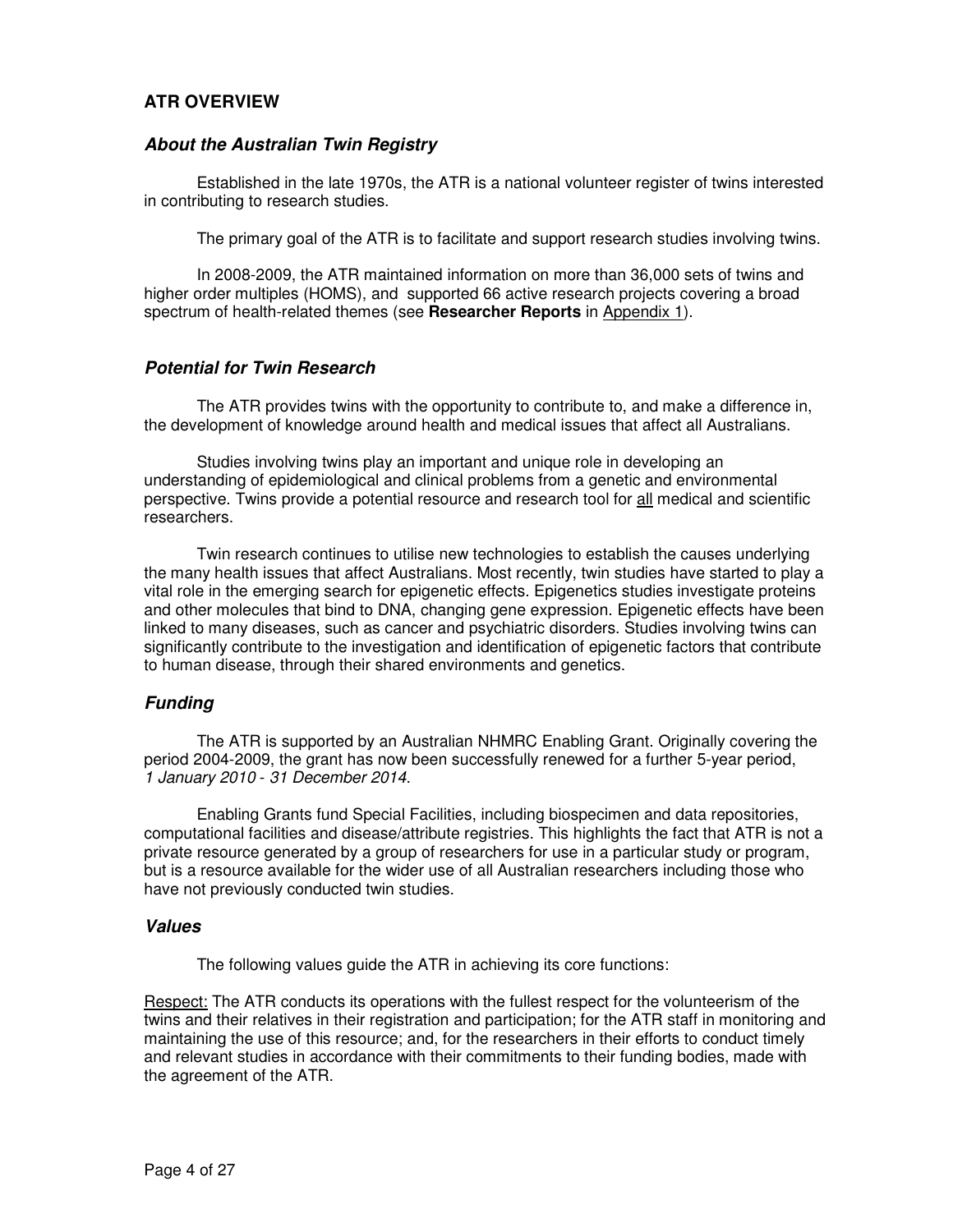Leadership: The ATR will maintain and expand its role as an independent facilitator of twin studies, in training and informing researchers about the potential, design, conduct and analysis of twin studies, and in providing information about issues of relevance to twins.

Equity of Access: The ATR undertakes its functions under the principles of equity of access by researchers irrespective of factors such as institution, discipline, and relationship to ATR, and equity of participation of twins eligible for particular studies and activities.

Privacy and Confidentiality: The ATR holds information on registered twins in strictest confidence and in accordance with Australian legislative requirements.

Consumer Participation: The ATR engages in and conducts activities, with twins and parents of twins whenever appropriate, whether or not they are members of the ATR.

**Excellence in Research:** The ATR strives to enable researchers to achieve excellence in their research.

The ATR does not undertake research itself but acts as facilitator. The ATR's core functions are:

### **Core Function 1**

Continue the building and maintenance of an **up-to-date database** containing contact details and baseline information for twin members willing to participate in research.

#### **Core Function 2**

**Collaborate with researchers** applying to the ATR to ensure that projects are of significant scientific merit and are appropriately described to ensure the ability of potential participants to provide informed consent.

#### **Core Function 3**

Use judicious management and administration of **approach to eligible twin members** to inform them of a new research project, determine their interest in participation, and seek their permission to release their contact details to the researcher for the purpose of the project.

### **Core Function 4**

Develop projects and programs to **value-add to research** in Australia.

#### **Core Function 5**

Apply **governance** of the ATR in a fair, transparent and equitable manner.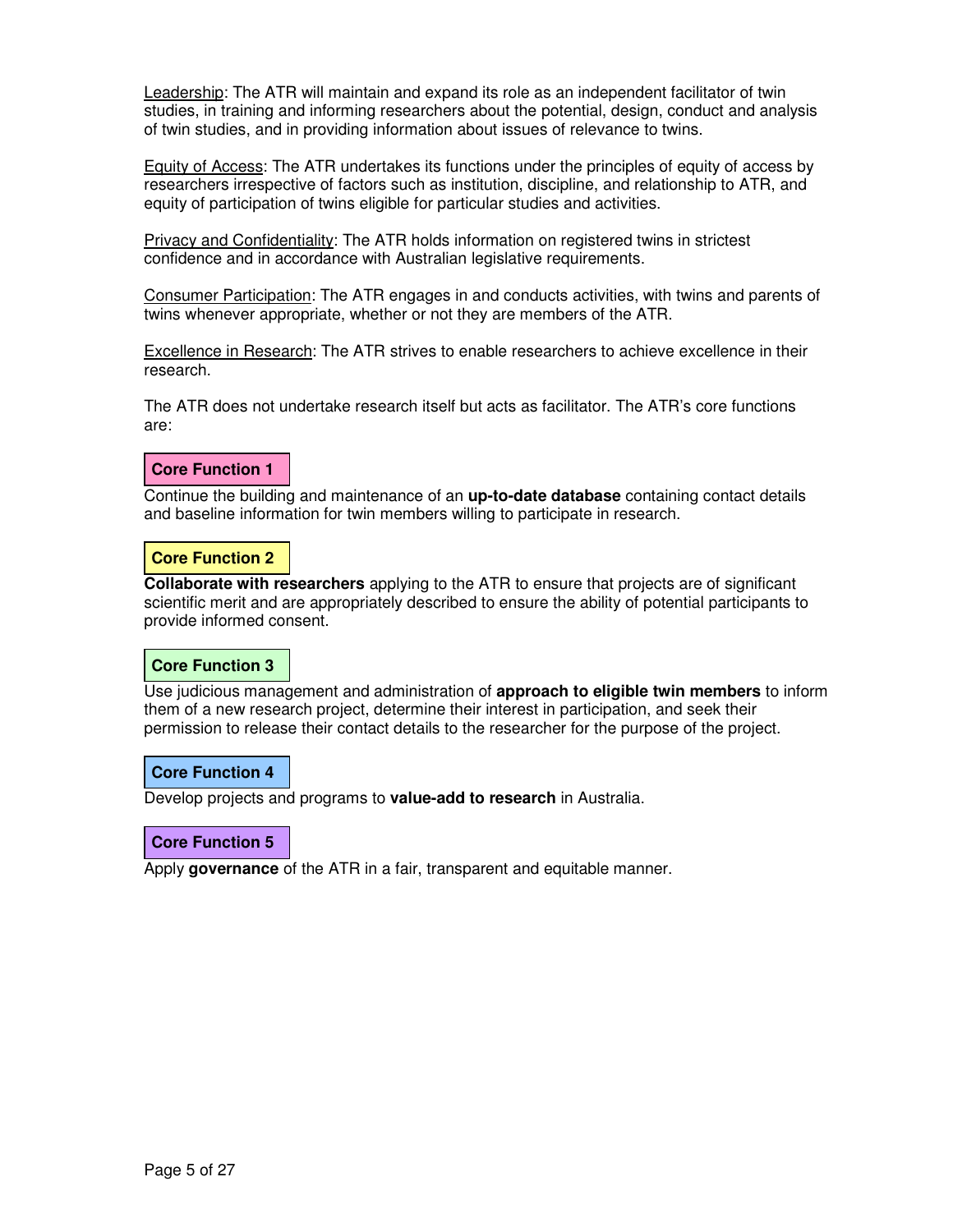#### **The Registry**

Continue the building and maintenance of an up-to-date database containing contact details and baseline information for twin members willing to participate in research

# **THE REGISTRY**

#### **Database**

The Australian Twin Registry maintains an up-to-date register of twins willing to consider involvement in scientific studies. This register is supported by a comprehensive database, which retrieves and updates membership data to allow accurate record keeping and meaningful analysis of trends and results.

The new Registry database was launched in 2006 and it enables the ATR to more accurately collect reimbursement from researchers for work done on their behalf during studies.

The ATR continues to update and improve internal database processes and mechanisms to better assist staff in providing a cost effective and efficient service to twins and researchers.

#### **Membership**

The ATR volunteer members are an integral part of the organisation, and management of the membership is a core component of its function.

Twins and Higher Order Multiples (HOMS), including triplets, quadruplets and quintuplets of all ages, sex combinations, and zygosity are eligible to enrol with the ATR.

As at 31 December 2009, the database held data on 73,194 individuals representing 36231 twin pairs, and 244 triplets.

Members of the ATR are recorded under a specific status, depending on the currency of their contact details and individual preference for involvement in research activities. The majority of members enrolled in the period covered by this report (77%) are Active/Active, Active/ Questionnaire and Questionnaire/Questionnaire, indicating that they are willing to consider participating in research. The current status of members of the ATR is summarized in **Table 1**. An additional 7.3% of members' contact details require updating (recorded as Pending). At the end of 2009, 27,674 pairs of twins and triplets (**Figure 1**) were willing to consider involvement in research studies.

| <b>Twin</b><br><b>Status</b> | <b>Active</b> | De-<br>ceased | Dupli-<br>cate | Lost           | Lost<br>(OS) | News-<br>letter | <b>Inactive</b> | <b>OS</b><br>Temp | Question-<br>naire | <b>Pending</b> | <b>Total</b> |
|------------------------------|---------------|---------------|----------------|----------------|--------------|-----------------|-----------------|-------------------|--------------------|----------------|--------------|
| <b>Active</b>                | 26903         |               |                |                |              |                 |                 |                   |                    |                | 26903        |
| <b>Deceased</b>              | 319           | 848           |                |                |              |                 |                 |                   |                    |                | 1167         |
| <b>Duplicate</b>             | 0             |               | 249            |                |              |                 |                 |                   |                    |                | 250          |
| Lost                         | 63            | 5             | 0              | 865            |              |                 |                 |                   |                    |                | 933          |
| Lost $(O/S)$                 | 3             | 0             | 0              | $\overline{2}$ | 11           |                 |                 |                   |                    |                | 16           |
| <b>Newsletter</b>            | 83            | 25            | 0              | 4              | $\Omega$     | 197             |                 |                   |                    |                | 309          |
| <b>Inactive</b>              | 346           | 190           | 0              | 11             | $\Omega$     | 11              | 1893            |                   |                    |                | 2451         |
| <b>OS Temp</b>               | 164           |               | 0              | $\Omega$       | $\Omega$     |                 | 6               | 259               |                    |                | 431          |
| Question-<br>naire           | 201           |               | 0              | 0              | $\mathbf 0$  | 2               |                 | $\Omega$          | 380                |                | 585          |
| Pending                      | 683           | 21            | $\Omega$       | 13             | $\Omega$     | 9               | 32              | 9                 | 8                  | 1827           | 2602         |
|                              | 28765         | 1092          | 249            | 895            | 11           | 220             | 1932            | 268               | 388                | 1827           | 35647        |

**Table 1:** Twin Pair Status Combination as of 31 December 2009. Top row details T1 (twin one) status, and left most column details T2 (twin two) status.

OS, overseas.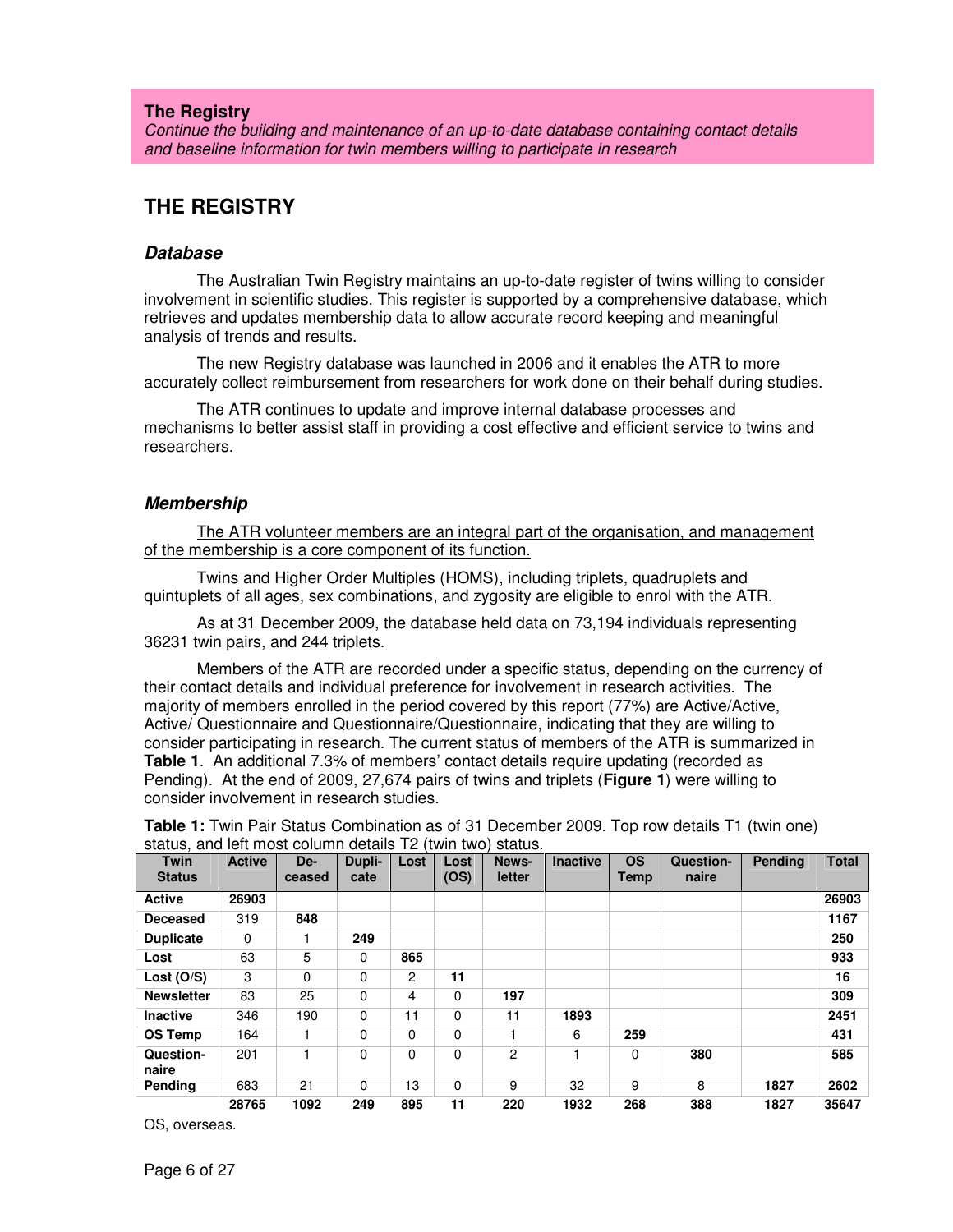**Figure 1.** Junior and Senior Breakdown where status is Active/Active, Active/Questionnaire, and Questionnaire/Questionnaire as of 31 December 2009.



The current numbers of active and lost twin pairs by sex and zygosity and by location are shown in **Figures 2** and **3**.









\*Other refers to twins living in separate states.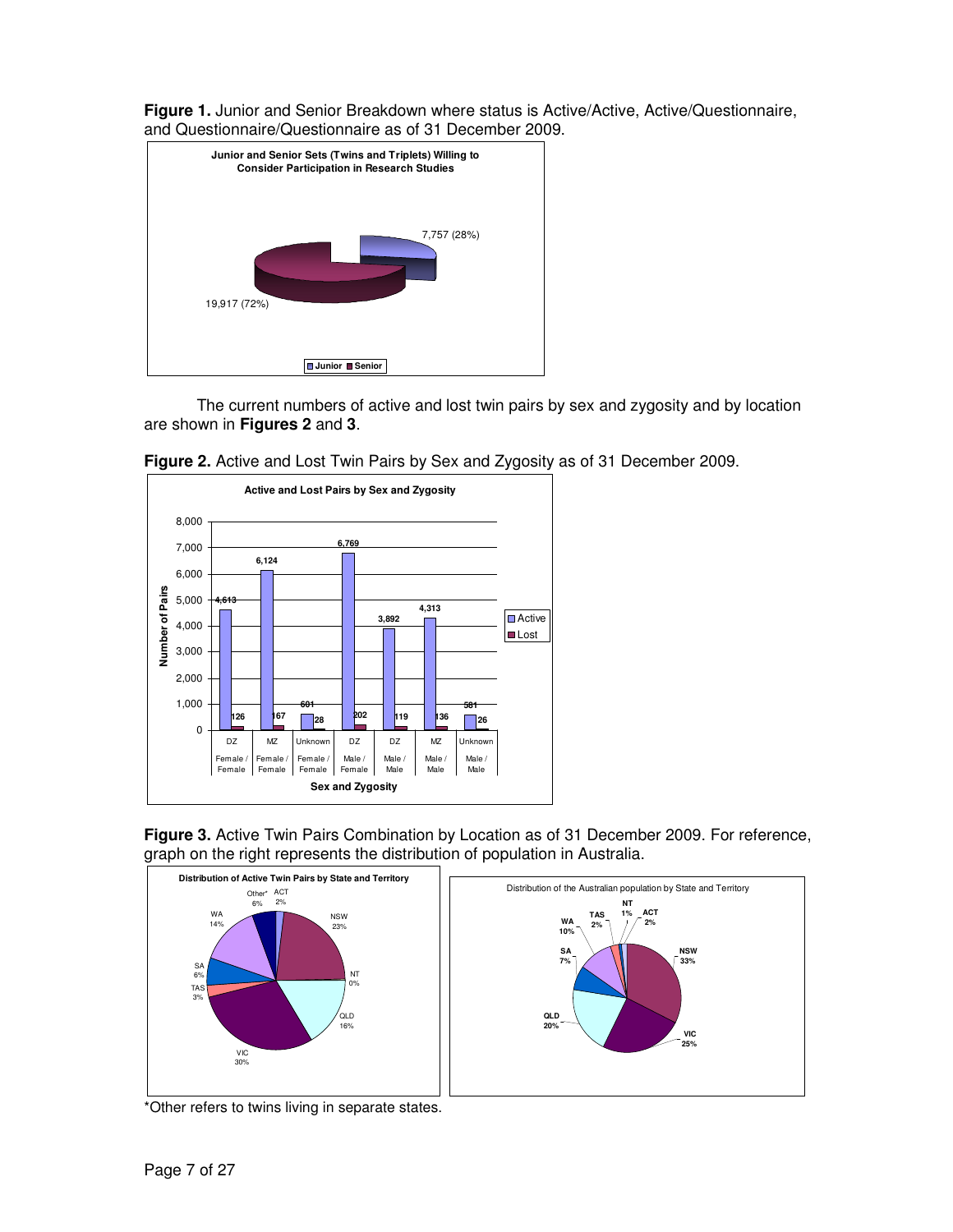## **Recruitment**

Continual recruitment of new twin members is vital to ensure the future viability of the ATR. The ATR's goal is to increase membership by 5000 over 5 years.

In the reporting period, 1 July 2008 to 31 December 2009, the ATR added membership details on 1560 twins and triplets; 756 pairs of twins (658 junior and 7 senior) and 16 pairs of triplets (14 junior and 1 senior). This represents an average recruitment of 1000 members per year, putting the Registry on track to achieve its 5 year membership goal.

Approximately 71% of the new twin members used the internet to register with the ATR (**Figure 4**).

**Figure 4.** Mode of new registrations (twin pairs) for the reporting period of 1 July 2008 to 31 December 2009.



The majority of new members (86%; or 667 sets of twins and triplets out of 772 total) enrolling with the ATR during the reporting period were aged 0-9 years, a feature which has remained relatively consistent over a 20 year period (**Figure 5**).



**Figure 5.** Number of new registered sets (twins and triplets) by age range during the reporting period.

New registrants have come from all States and Territories in Australia. However, the majority reside in Victoria (30%), New South Wales (29%), and Queensland (23%) (**Figure 6**).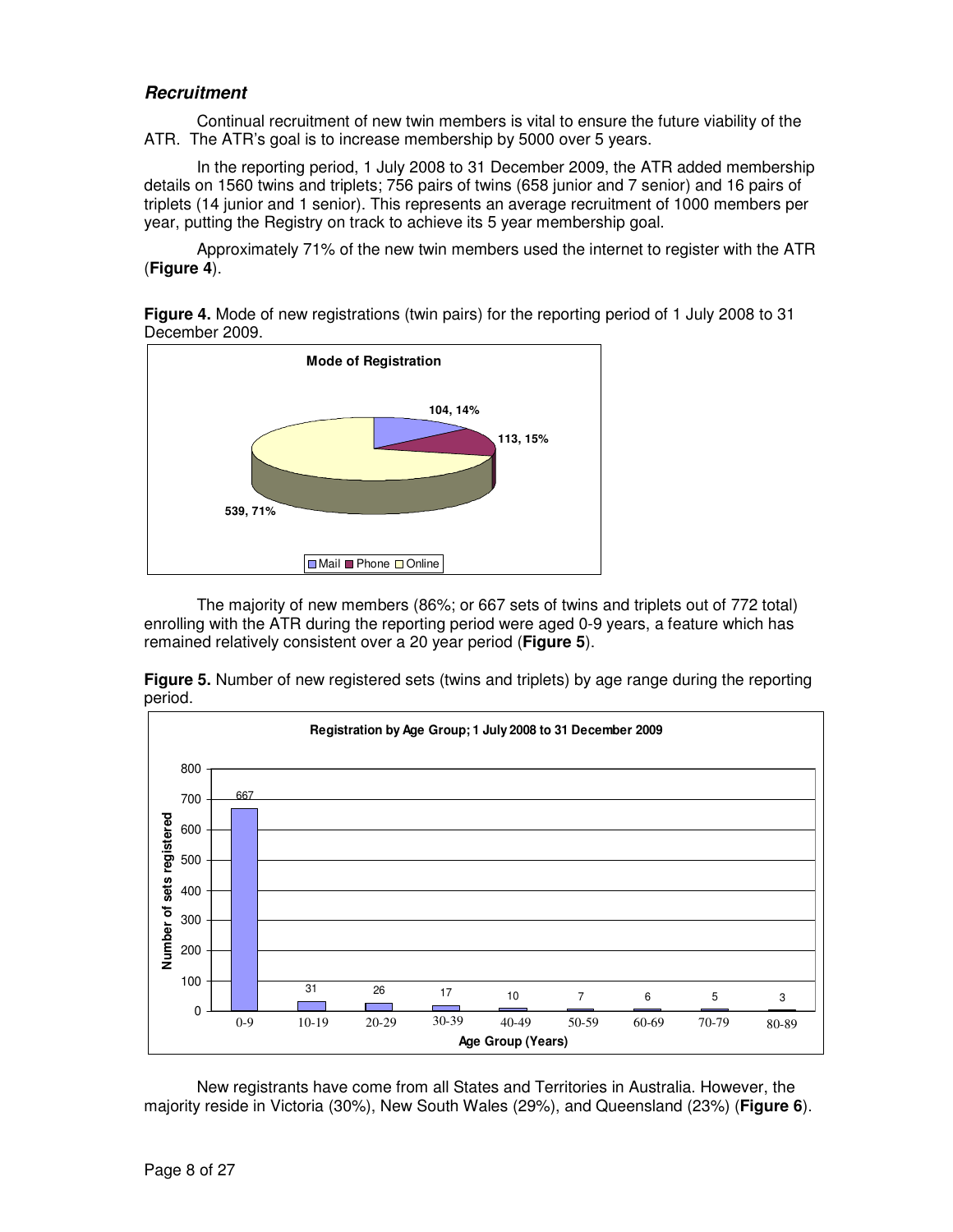

**Figure 6.** Distribution of twin pairs, by State or Territory, recruited during the reporting period. Note: triplets are excluded from the graph.

The numbers of new registrations by month during the reporting period 1 July 2008 – 31 December 2009 and by year since 1987 are represented in **Figures 7** and **8**. Both representations reflect the pattern of new registrations over a longer time period.







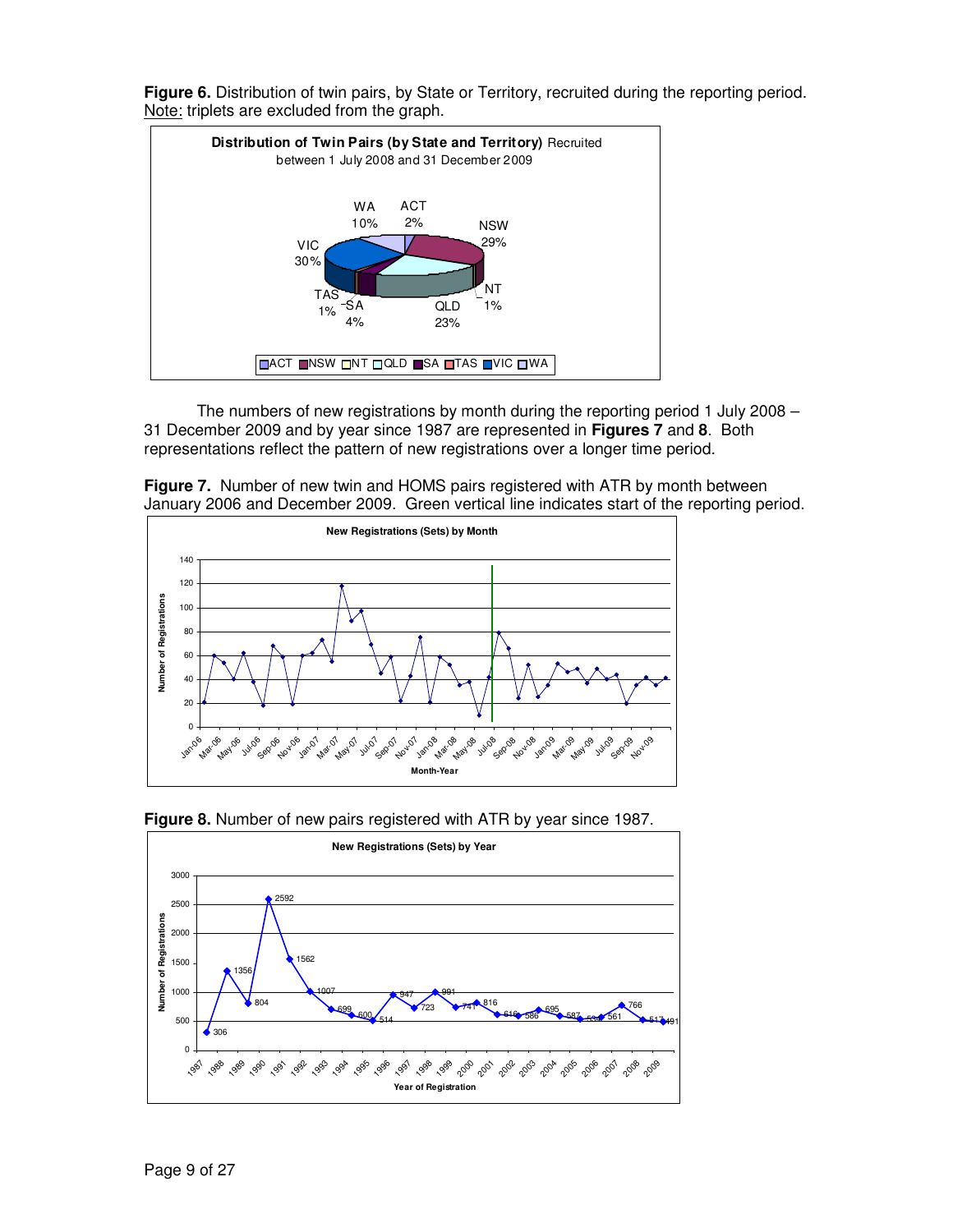The distribution of active and lost pairs of twins, across the Registry, is shown relative to the age groups of members in **Figure 9**.





### **Currency and Accuracy of Membership Data**

The goal of the ATR, as delineated in the NHMRC Enabling Grant, is to maintain current information on at least 85% of the membership. This allows for a proportion of twin members who have moved and require tracing to update contact details.

Although the Twins Newsletter is first and foremost a tool for communication with members, it also presents the largest opportunity available to assess the accuracy of member address data. Using Twins and other communication methods during the reporting period of 1 July 2008 and 31 December 2009, the Registry received 3368 return to sender (RTS) envelopes. At the end of 2009, 7.3% of members' contact details required updating (registered as "pending" in **Table 1**).

### **Record Updates**

The ATR is aware that not all misdirected mail is in fact Returned to Sender, and as such, the Registry also undertakes proactive tracing of its members. This is an ongoing and important maintenance activity and ensures that the Registry remains viable. All prior addresses and any actions taken to trace individuals are recorded on the ATR database.

In the reporting period, 1 July 2008 to 31 December 2009, a total of 11,733 individual records were updated in the ATR database. These figures include those records followed-up due to receipt of an RTS, and those generated through routine tracing, or contact after a study approach has been sent. A count of all individual records updated yearly since 1994 is shown in **Figure 10**.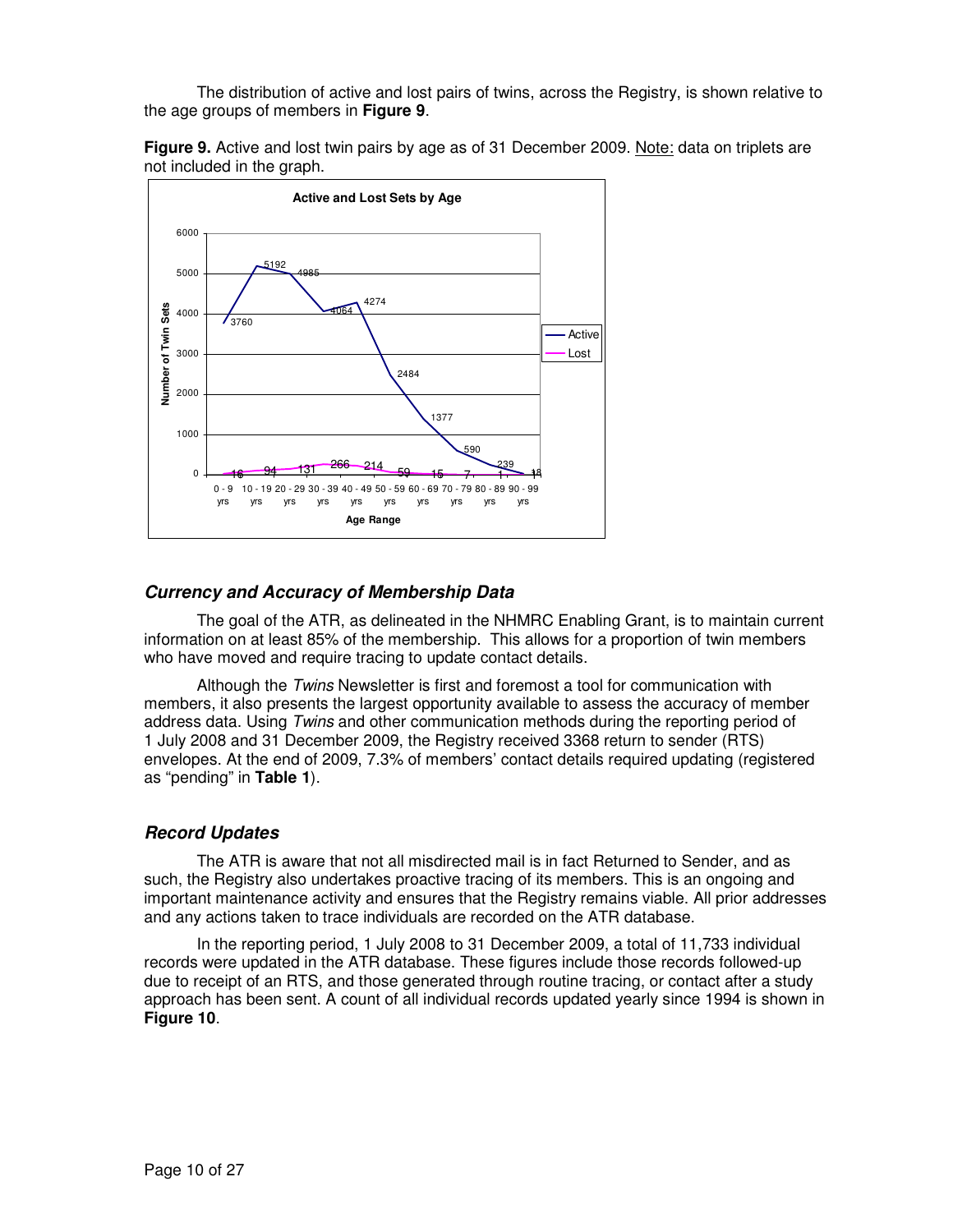

**Figure 10.** Numbers of individual records updated per year (1994-2009).

A significant increase in telephone follow-up for studies as well as the modifications to the database enabled us to reach these high numbers of updated individual records.

### **Website**

During the current grant period, additional material was added to the ATR website, including information on:

- electronic access to the 2008 Annual Report
- ethical conduct of research

Substantial efforts were devoted to directing web traffic to online surveys for research studies.

See www.twins.org.au for more information.

### **Media Activities**

Through the 2008 Twins Newsletter, the ATR instigated a Media Mailing List, which enables the ATR to circulate media enquiries and opportunities to those members who have expressed an interest in receiving such information.

In 2008-2009, the ATR used this mailing list to assist in circulating information for eight events; six television shows, one science/technology article and one art project.

# **Capacity Building - match , WATCH and WATR**

#### **WATCH/WATR Report**

WATCH (Western Australian Twin Child Health) is Australia's first population based twins and family cohort. It consists of 5,459 families who had one or more multiple births in Western Australia between 1980 and 1997 inclusive, identified from the Maternal and Child Health Research database in Perth. Records are linked to routine data sources, providing data on maternal and perinatal factors, some post-natal complications, deaths and all hospital admissions during childhood.

WATR (Western Australian Twin Registry) extends WATCH to include a population based sampling of adults born between 1974 and 1979, and children born from 1998 onwards. As a satellite project supported by the ATR, all twins and triplets enrolled in WATR are informed they are automatically registered with the ATR.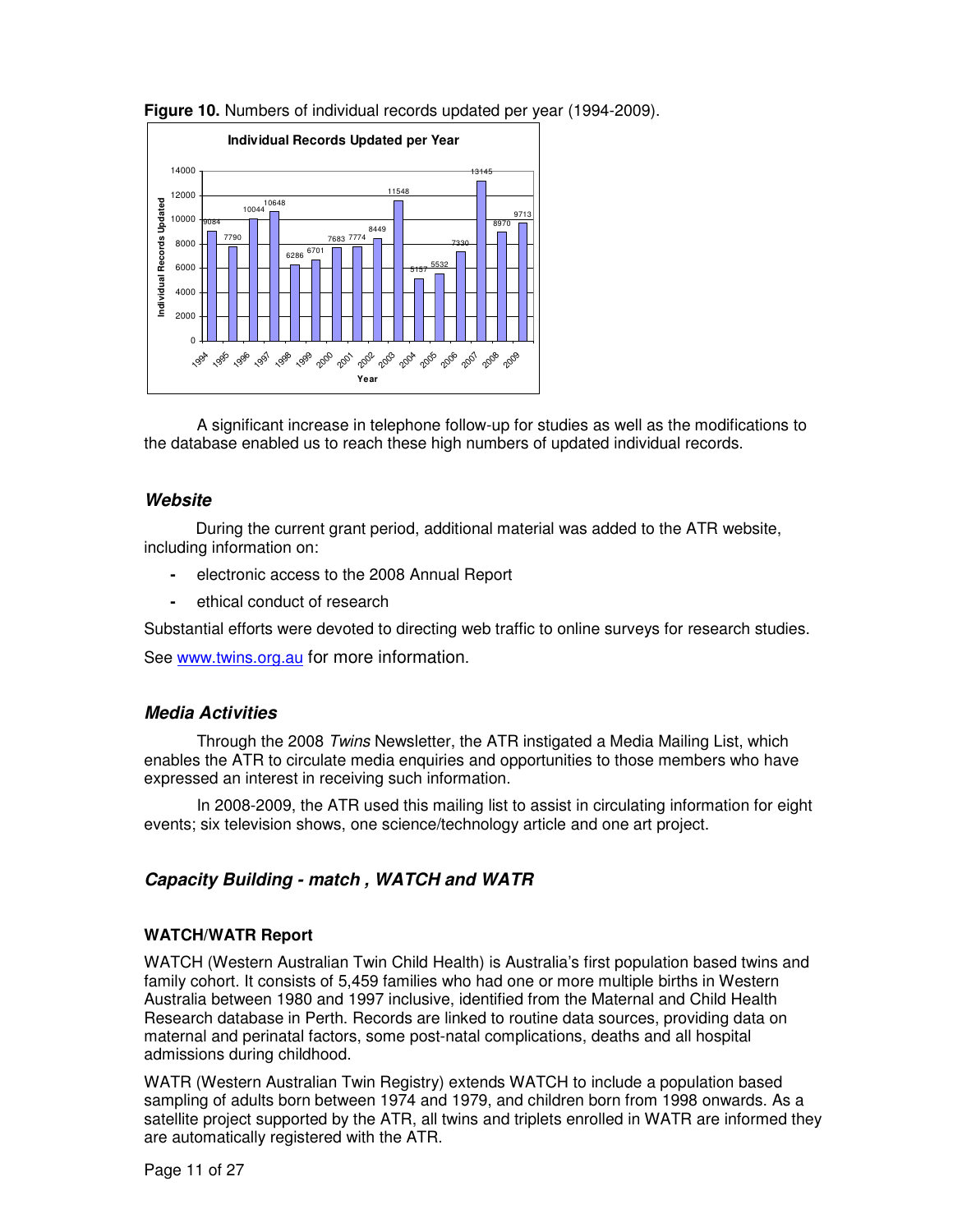Activities for WATCH and WATR during 2008-2009 were focused on securing the existing data with the Western Australia Genetic Epidemiology Resource (WAGER), an NHMRC Enabling Facility, which aims to support data management and storage for epidemiology projects across Australia. WATR and WATCH data were successfully migrated to this facility.

Acquisition of new registrations was halted due to significant staffing changes in our Western Australian team. Jan Hansen, our WATCH Coordinator was diagnosed with ovarian cancer in 2009 and with much sorrow, passed away in late 2010. Jan was tireless in her dedication to WATCH to the end and will be sorely missed. WATR Director, Professor Lyle Palmer, accepted a position at the Ontario Institute for Cancer Research, and following Professor Palmer's move, Jessica Lee, WATR Coordinator, took up a new position in the Data Linkage Branch, Department of Health Western Australia.

Given the significant changes to the major drivers of the WATCH / WATR group, ATR management is now working on decisions regarding the long term maintenance of the data.

### **match report**

As an integral part of the ATR, the Mothers and Twin Children (match) project recruits and collects data from mothers pregnant with twins. This cohort will be a resource for future research addressing the role of factors around the time of conception and during gestation as determinants of maternal and foetal health and development.

As reported in the 2008 Annual Report, match moved from being administered through the Department of Paediatrics, based at the Royal Children's Hospital, to the Centre for MEGA Epidemiology, in the School of Population Health, within the University of Melbourne.

Activities in 2008-2009 focused on critically reviewing the progress of the project;

- ATR management and the match team concluded that the administration of some portions of the project were overly time and resource consuming at this stage, and subsequently paused collection of maternal and cord blood. Investigation of buccal cell collection is underway to provide biological samples for the project.
- Public enquiries regarding match were channeled through the ATR free-call number to provide additional Research Assistant support, which resulted in more streamlined communication regarding the relationship between the ATR and match.
- The information booklet developed as part of match is now offered to all women who are pregnant with twins regardless of their involvement with match; this has resulted in an increased recruitment to the ATR of women who decline participation in the match project, but who remain interested in other research projects.

During this time the match Coordinator, Dr Supriya Raj commenced maternity leave and the ATR Senior Project Officer, Kim Dorrell acted as match coordinator.

Match is now running successfully at thirteen hospitals in and around Melbourne (Royal Womens, Francis Perry, Mercy, Monash, Jessie McPherson, Cabrini, Freemasons, St Vincent's Private, William Angliss, Sunshine hospitals, Box Hill, Peninsula Health Frankston and Barwon Health Geelong).

Recruitment of match participants continued in 2008-2009 with 57 participants registered (2 have since withdrawn).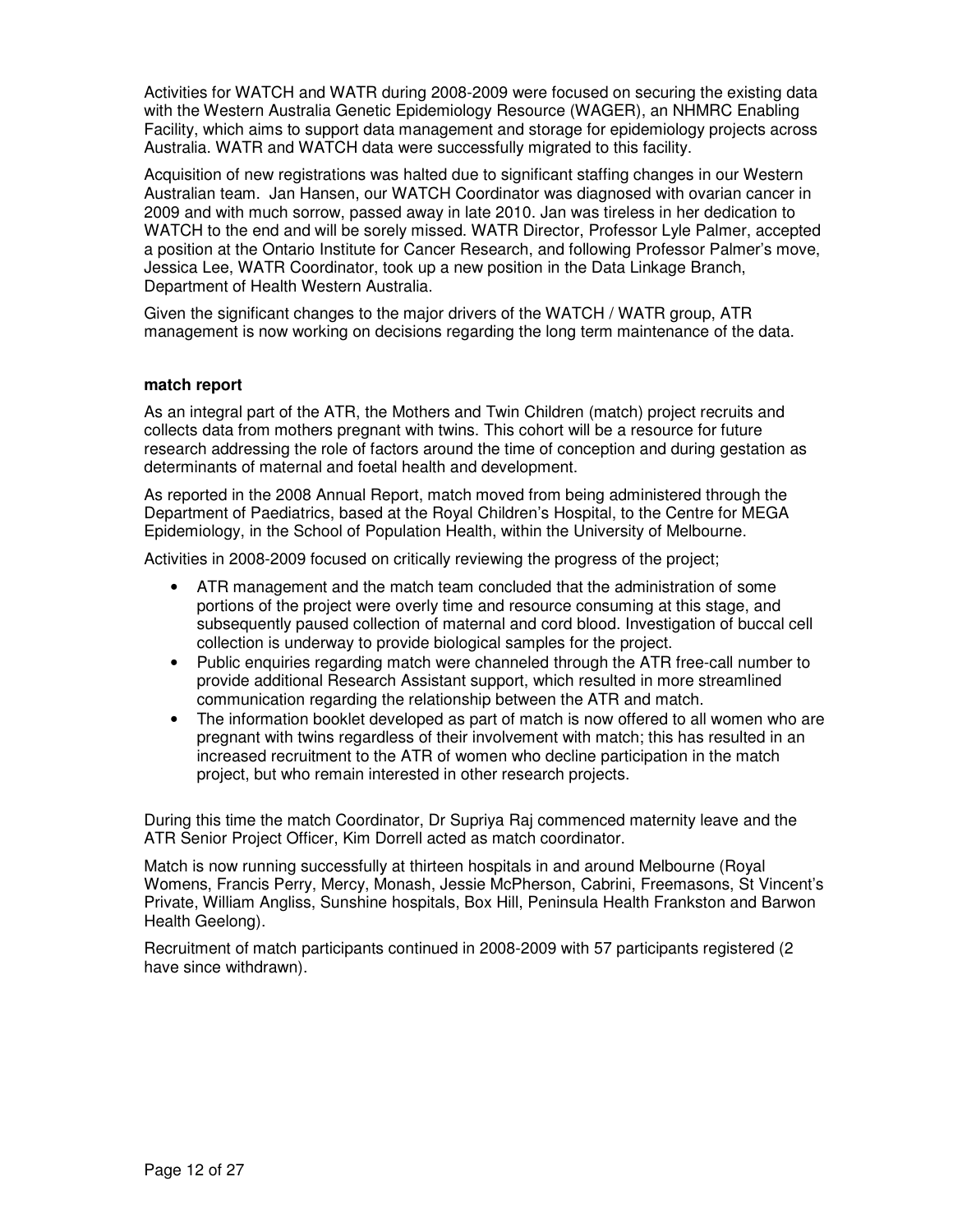## **SCIENTIFIC MERIT**

Collaboration with researchers applying to the ATR to ensure that projects are of significant scientific merit and are appropriately described to ensure the ability of potential participants to provide informed consent

# **SCIENTIFIC MERIT**

### **Current Research Studies**

Building on a previous average (in 1999-2003) of 10 - 15 studies per year, the ATR aims to increase the number of studies supported per year to 15 - 20. This includes: studies that are in the initial stages of planning and development; studies which are involved in active recruitment; and studies that have completed or paused recruitment but may require additional support for follow-up and clarification with members.

The Registry has experienced a gradual rise in the rate, range, size and sophistication of studies. A complete count of all studies, by status, as of 31 December 2009, is shown in **Table 2**.

| <b>Study Status</b>                       | <b>Number</b> |
|-------------------------------------------|---------------|
| Discussion                                | 4             |
| Expression of Interest (Awaiting funding) | 9             |
| <b>ACTIVE - RECRUITING</b>                | 29            |
| ACTIVE - PROTOCOL CHANGE/AMENDMENT        |               |
| ACTIVE - DATA ANALYSIS                    | 24            |
| <b>ACTIVE - ONGOING PROGRAM</b>           | 13            |
| <b>ACTIVE - WRITING UP</b>                | 8             |
| <b>COMPLETED</b>                          | 71            |
| <b>ABANDONED</b>                          | 8             |
| <b>Full Application</b>                   | *             |
| Ethics                                    | *             |
| Approved - awaiting recruitment start     | $\star$       |
| <b>ON HOLD</b>                            | 6             |
| <b>UNKNOWN</b>                            | 5             |
| TOTAL                                     | 178           |

#### **Table 2:** Studies by Status 2009.

\*, at the time of writing this Annual Report all these studies have moved into the Active - Recruiting category.

#### **Researcher reports**

The **Researcher Reports** provided by the researchers and associated staff summarise the current activities undertaken by each study active in the current reporting period (1 July 2008 to 31 December 2009), major achievements for this period and future plans. These reports are included in Appendix 1 of this Annual Report.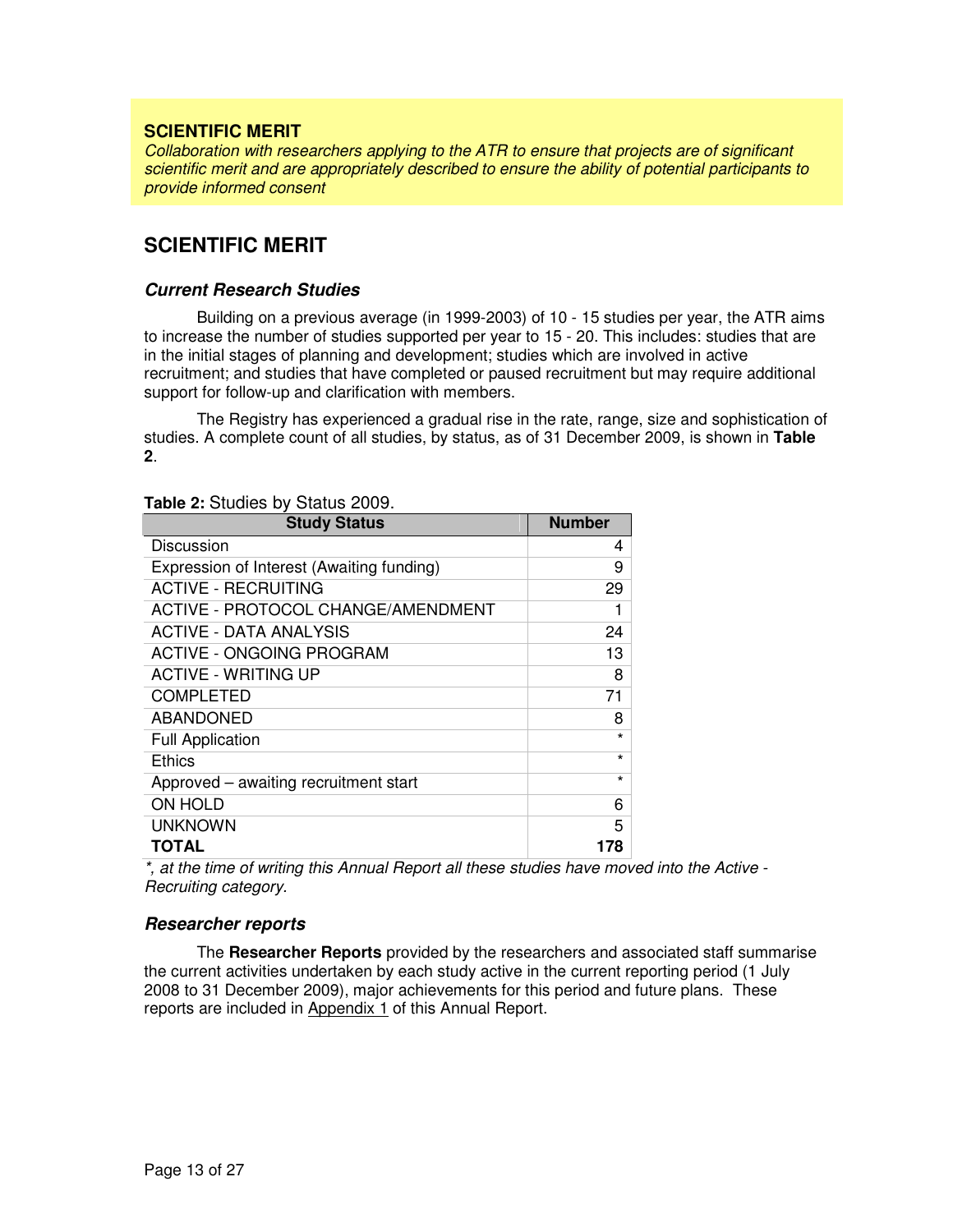# **Publications**

An important measure of the output of the ATR is the number of publications arising from studies supported by the facility. An important goal set by the ATR in the Enabling Grant was to increase the number of peer-reviewed articles to 50 per year.

In both 2008 and 2009 50 articles were recorded. Since 1981, **710** peer-reviewed publications and **503** conference proceedings have arisen from ATR supported projects (**Table 3** and **Figure 11**). A listing of publications in 2008-2009 can be found in Appendix 2.

|                            | <b>Completed</b> | In press | <b>Submitted</b> | In preparation |
|----------------------------|------------------|----------|------------------|----------------|
| <b>Book</b>                | 2                |          |                  |                |
| <b>Book Section</b>        | 57               | 6        |                  |                |
| <b>Published Abstracts</b> |                  |          |                  |                |
| <b>Conference</b>          |                  |          |                  |                |
| <b>Proceedings</b>         | 503              |          |                  |                |
| <b>Peer Reviewed</b>       |                  |          |                  |                |
| <b>Publications</b>        | 710              | 17       | 2                | 14             |
| <b>Thesis</b>              | 18               |          |                  |                |
| <b>Reports</b>             |                  |          |                  |                |
| <b>Newspaper Articles</b>  | 19               |          |                  |                |
| <b>Magazine Articles</b>   | 5                |          |                  |                |

**Table 3**: Publications Arising from ATR Supported Projects Since 1981.

**Figure 11.** Number of articles published per year since 1981.



# **Meetings and Conferences**

### • Twins Plus Festival

The Twins Plus Festival was held on  $14<sup>th</sup>$  March 2009 at the scenic Taronga Zoo in Sydney. The festival was a fantastic celebration of 'multiplicity', with more than 1400 people attending. There were plenty of festivities to keep everyone amused, including face painting, animal exhibits and competitions. Twins, triplets and quadruplets had the unique opportunity to mingle with other multiples and their families. The ATR had a team of staff attend, including the Director, Professor John Hopper, the Deputy Director, Dr Debra Foley, and the head of ATR's Advisory Board, Mr Vincent Pollaers (who is a twin himself).

During the festival, twin members were invited to participate in a few research studies: a national collaborative study looking at how genes and the environment affect emotional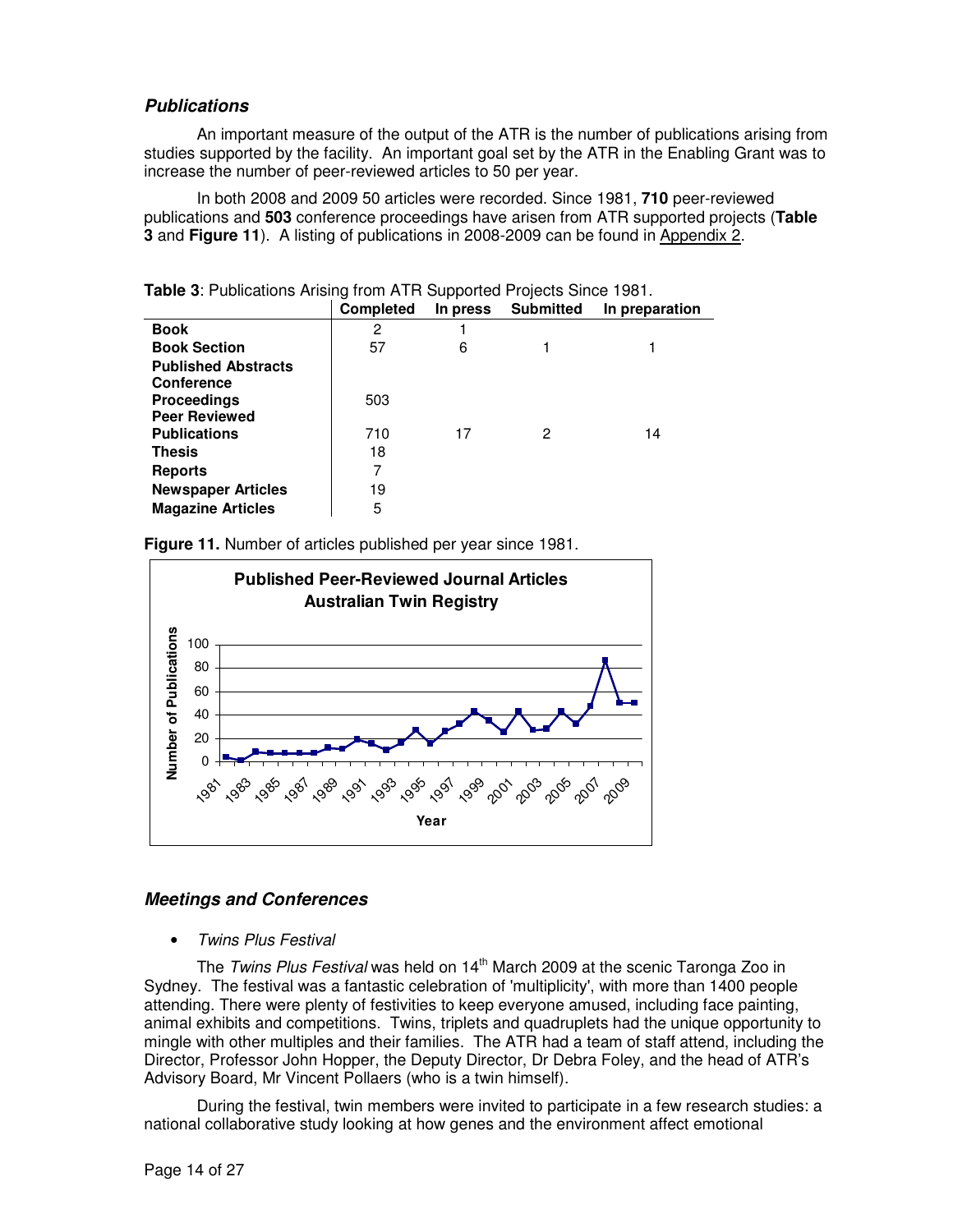development, called the 'The Emotional Well-being Project' (The University of Sydney); a behavioural study on face recognition and related topics 'Face and object processing in adults, children, and infants', (The Australian National University), and 'The Older Australian Twins Study (OATS)' (Prince of Wales Hospital, Randwick NSW), which looks at the genetic and environmental influences that may affect memory and brain health as we get older.

• NHMRC: "Transparency and Conflict of Interest workshop" (Canberra, ACT; 2nd June 2009)

In June 2009, NHMRC launched a new series of interactive workshops aimed at stimulating discussion in the research sector and wider community on issues of national importance to health and medical research. The workshops also provide NHMRC with the opportunity to explore opinion across the sector and assist in shaping the agency's advice as well as identifying emerging issues of concern.

The inaugural workshop focused on transparency and conflict of interest. The workshop included speakers from pharmaceutical and biotech industries, clinical researchers and publishers. Professor John Hopper, Director of ATR, participated in the workshop.

• The Garvan Institute of Medical Research: "Research Involving Twins, an Invaluable Part of a Medical Researcher's Repertoire" (Darlinghurst, Sydney, NSW; 13th March 2009)

This one-day meeting organized by the ATR at the Garvan Institute emphasized the involvement of twins in medical and health-related research and addressed ways in which involving twins and various analytic methodologies can stimulate research across a wide range of disciplines.

The event was aimed at early to mid career researchers who did not necessarily have previous experience in studies involving twins, and senior researchers with capacity to launch twin studies. The programme featured 12 prominent speakers discussing the different ways twins have been incorporated in their research and how the inclusion of twins and the special insights twin data provides have contributed to their overall research programme.

# **ATR Community Updates**

### **Researcher Training**

The ATR undertakes annual activities to facilitate the training and development of Australian researchers in the methodology and practice of studies involving twins. These activities include presentations at international and national conferences, and the coordination of workshops and seminars aimed at new and existing researchers. This process is considered fundamental to ensure the vitality and quality of twin research using the ATR.

During the period July 2008 - December 2009 the following twin workshops were conducted:

• 2008 Statistical Genetics Short Course featuring Mendel

In response to requests from researchers new to the field of research involving twins, the ATR convened an intensive short course in  $1<sup>st</sup> - 5<sup>th</sup>$  September 2008, in the 'Twin Towns' of Coolangatta/Tweed Heads, Southern Queensland.

This short course covered state-of-the-art statistical genetics methods for detection of genetic loci for complex traits (qualitative and quantitative), and included hands-on computer exercises using statistical genetics computer programs, particularly Mendel, SimWalk, and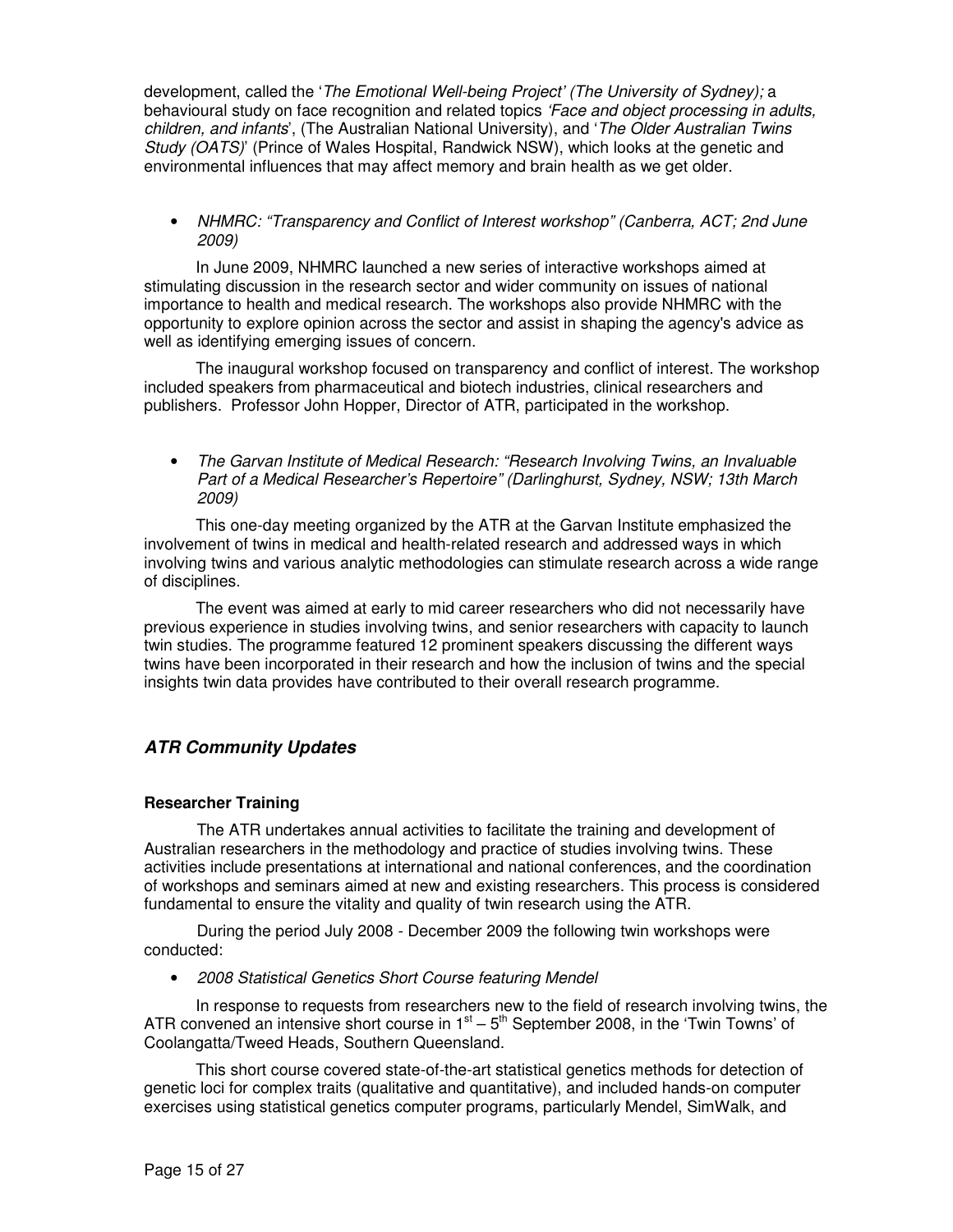FBAT. Seven lecturers, headed by Professor Kenneth Lange, from the University of California Los Angeles, were invited to conduct the 5-day program.

# • GeneMappers 2009;  $7<sup>th</sup>$  Australian Human Gene Mapping Conference

The  $7<sup>th</sup>$  GeneMappers Conference was held in the Blue Mountains, NSW April 14-17<sup>th</sup> 2009. The convenors, Professor Peter Schofield and Dr Juleen Cavanaugh, organized a diverse and stimulating program that described current gene mapping and other approaches to characterising genetic risk factors for complex diseases including arthritis, ataxia, bipolar disorder, cancer, Crohn's disease, diabetes, dementia, heart disease, osteogenesis imperfecta, migraine, multiple sclerosis, and schizophrenia. Sponsors included the Australian Twin Registry, The Prince of Wales Medical Research Institute, Illumina, Applied Biosystems, Genetic Repositories Australia, Eppendorf South Pacific, Millennium Science, Geneworks, Sequenom, Supamac, Brain Sciences UNSW and DNA Genotek.

### **Research Travel Grant Scheme**

 During this reporting period, rounds 6 and 7 of the Research Travel Grant Scheme have been put on hold due to renewal of the NHMRC Enabling Grant. As this grant was successfully renewed for the period 2010-2014, the scheme resumes in 2010.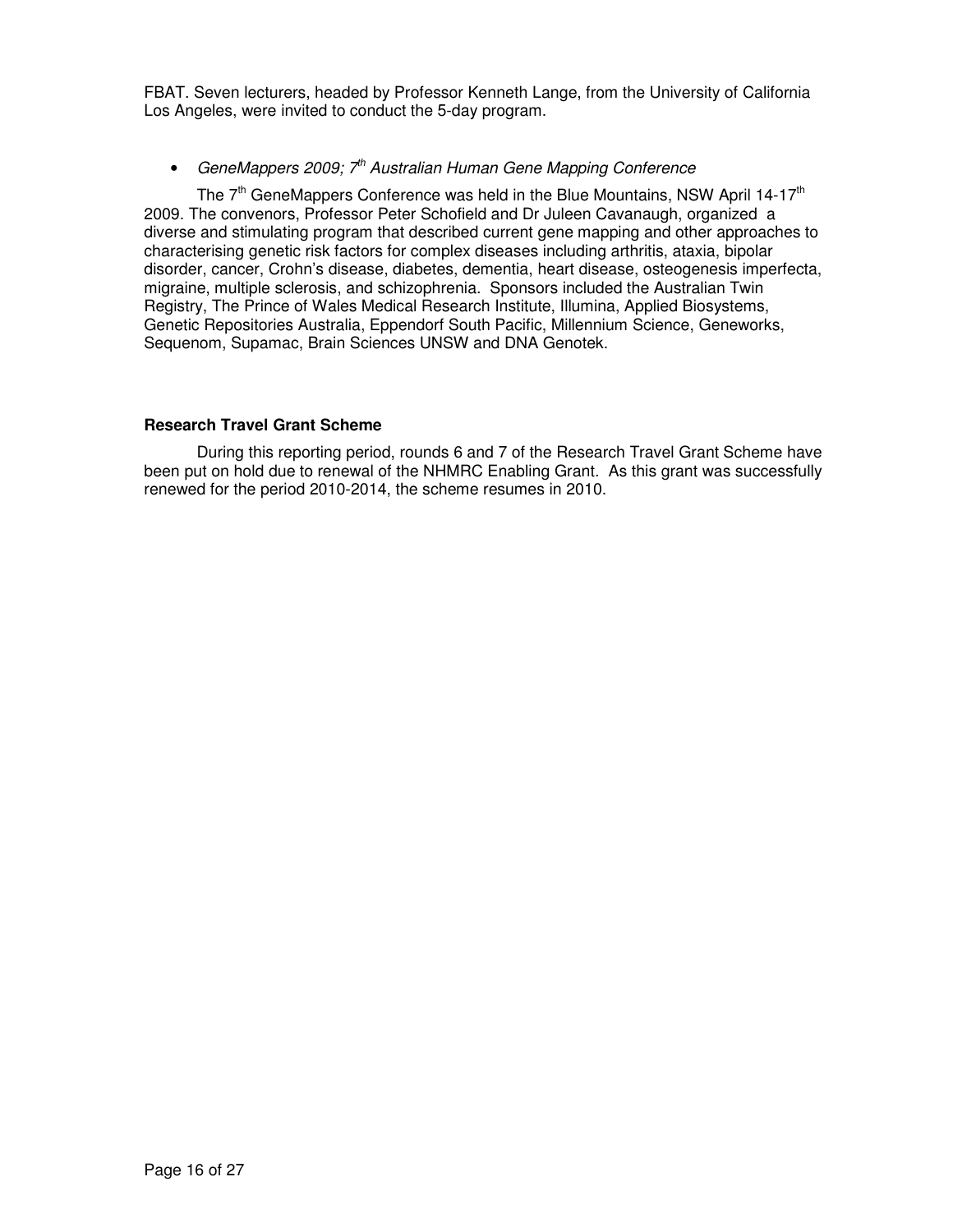# **PARTICIPATION**

Judicious management and administration of approach to eligible twin members to inform them of a new research project, determine their interest in participation, and seek their permission to release their contact details to the researcher

# **PARTICIPATION**

## **Mailouts**

Mailouts to prospective participants for individual studies are a core component of the Registry's daily operations. Scheduling of mailouts and the total number of approaches sent is dependent on the requirements of the researcher. During the period 1 July 2008 – 31 December 2009, **245** mailouts were conducted, with a total of **33,872** letters sent.

**Table 4** shows these numbers by study and summarizes approaches for both Junior members (1 approach per family) and Senior members (1 approach per twin). The number quoted for each study also includes reminder mailouts.

| <b>Study ID</b> | <b>Study Name</b>                                                                                                                            | <b>Number of</b><br><b>Mailouts</b> |                | <b>Total</b><br><b>Letters</b> |      |
|-----------------|----------------------------------------------------------------------------------------------------------------------------------------------|-------------------------------------|----------------|--------------------------------|------|
|                 |                                                                                                                                              | 2008                                | 2009           | 2008                           | 2009 |
| 98-001-1        | Genetics of Reading Ability: Extension                                                                                                       | 1                                   |                | 29                             |      |
| 2002-002        | A Study of the Potential Causes of Psychosis in a Twin Sample                                                                                | $\mathbf{1}$                        |                | 100                            |      |
| 2002-004-3      | Solving the Jigsaw! Understanding Biological and Environmental<br>Effects on ADHD                                                            | 12                                  |                | 1607                           |      |
| 2004-003        | The Effect of Anti-Epileptic Medications on Bone Mineral Density,<br>Balance and Fracture Risk - A Twin and Sibling Study                    | $\mathbf{1}$                        |                | 14                             |      |
| 2005-002        | Molecular Genetics of Inattention in Australia                                                                                               | 9                                   | 3              | 1304                           | 210  |
| 2005-003        | The Twin Study of Brain Ageing and Cognition                                                                                                 | 9                                   | 9              | 756                            | 646  |
| 2005-003-1      | The Twin Study of Brain Ageing and Cognition - Phase 2                                                                                       | $\overline{c}$                      | 3              | 196                            | 229  |
| 2006-001        | Cannabis and Other Illicit Drug Use: A Twin Study                                                                                            | 22                                  |                | 2506                           |      |
| 2006-001-1      | Cannabis and Other Illicit Drug Use: A Twin Study: Phase 2                                                                                   |                                     | 5              |                                | 98   |
| 2006-004        | Genetic and Environmental Factors in Invasive Cervical Cancer: A<br><b>Twin Study</b>                                                        | $\overline{4}$                      | 28             | 600                            | 2818 |
| 2007-003        | The Heritability of Rational (Analytical) versus Eperiential<br>(Intuitive) Reasoning: A Pilot Study                                         | 4                                   | 6              | 3600                           | 600  |
| 2007-004        | Role of Genetic and Environmental Factors in Atrial Fibrillation                                                                             | 6                                   | $\overline{7}$ | 600                            | 1178 |
| 2007-005-1      | Compromised or competent? A longitudinal study of twin<br>children's social competencies, friendships and behavioural<br>adjustment: Phase 2 |                                     | 1              |                                | 66   |
| 2007-005-2      | Compromised or competent? A longitudinal study of twin<br>children's social competencies, friendships and behavioural<br>adjustment: Phase 3 |                                     | 6              |                                | 900  |
| 2007-006        | Prenatal Hormones and Mild Traits of Autism: A Twin Study                                                                                    | 6                                   |                | 1760                           |      |
| 2008-001        | Effect of Menopause on the Structure of Bone                                                                                                 | 19                                  | 1              | 1464                           | 108  |
| 2008-002        | Genes, Diabetes Mellitus and Dementia                                                                                                        | $\overline{7}$                      |                | 356                            |      |
| 2008-003        | The Genetic and Environmental Etiology of Second Language<br>Acquisition                                                                     | $\mathbf{1}$                        |                | 4031                           |      |
| 2008-004        | Pathways to Affective Disorders: Interactions between Genes,<br><b>Environment and Biological Mechanisms</b>                                 |                                     | 36             |                                | 2812 |
| 2008-005        | Face Recognition in Twins                                                                                                                    | 5                                   | 13             | 1200                           | 2600 |
| 2008-006        | Genetics of Syncope and Breath Holding                                                                                                       |                                     | 12             |                                | 1184 |
| 2009-002        | <b>Twin Satisfaction Survey</b>                                                                                                              |                                     | 5              |                                | 280  |
| 2009-005        | Garland media launch                                                                                                                         |                                     | 1              |                                | 20   |
| <b>TOTAL</b>    |                                                                                                                                              | 245                                 |                | 33,872                         |      |

**Table 4:** Number of mailouts and total letters by study.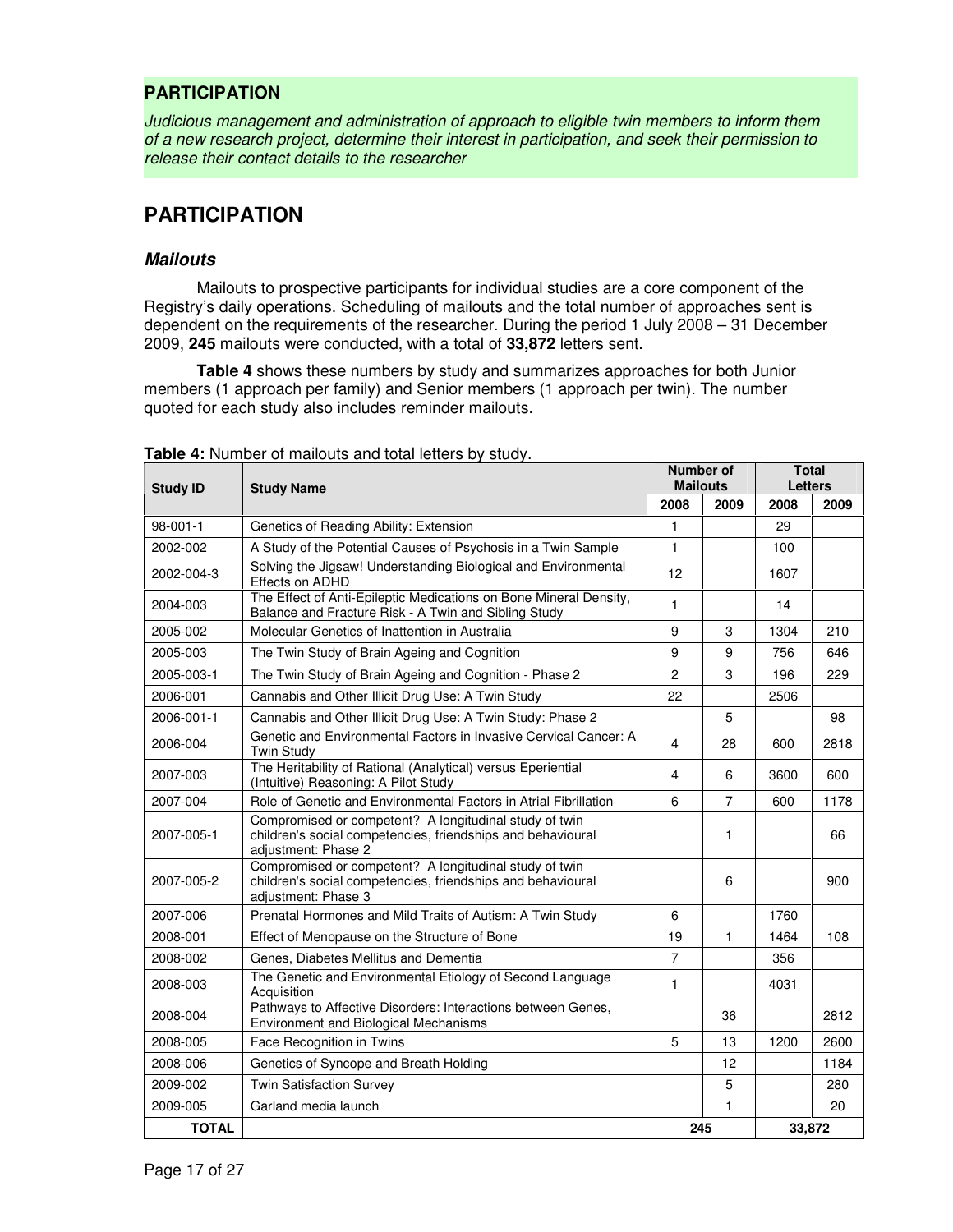# **Telephone Follow Up**

As part of its services, the ATR offers researchers the option of telephone follow-up, which can be used in conjunction with reminder letters or as a stand alone follow-up mechanism. This increasingly popular form of follow-up was used by the ATR for **19** out of **29** actively recruiting studies during the reported period.

Telephone follow-up for studies is a significant component of the day-to-day work of Registry staff. The number of hours and resulting phone calls for study phone follow-up are outlined in **Table 5**. Please note these figures do not include telephone calls and hours spent tracing twins who have moved address.

A steady increase in researchers requesting Telephone Follow Up and the Registry's adoption of a Verbal Response protocol, where a twin gives agreement over the telephone regarding their willingness to participate in a study, has reduced the number of follow up mailouts and approaches required

| <b>Study ID</b> | <b>Study Title</b>                                                                                                        | #            | # Hours  |
|-----------------|---------------------------------------------------------------------------------------------------------------------------|--------------|----------|
|                 |                                                                                                                           | <b>Calls</b> |          |
| $98 - 001 - 1$  | Genetics of Reading Ability: Extension                                                                                    | 25           | 3.5      |
| 2002-004-3      | Solving the Jigsaw! Understanding Biological and Environmental<br>Effects on ADHD                                         | 1,610        | 165.14   |
| 2004-003        | The Effect of Anti-Epileptic Medications on Bone Mineral Density,<br>Balance and Fracture Risk - A Twin and Sibling Study | 14           | 2.75     |
| 2005-002        | Molecular Genetics of Inattention in Australia                                                                            | 2,537        | 271.85   |
| 2005-003        | The Twin Study of Brain Ageing and Cognition                                                                              | 680          | 126.65   |
| 2005-003-1      | The Twin Study of Brain Ageing and Cognition - Phase 2                                                                    | 227          | 47.25    |
| 2006-001        | Cannabis and Other Illicit Drug Use: A Twin Study                                                                         | 2,150        | 296.63   |
| 2006-001-1      | Cannabis and Other Illicit Drug Use: A Twin Study - Phase 2                                                               | 146          | 25.35    |
| 2006-004        | Genetic and Environmental Factors in Invasive Cervical Cancer: A<br><b>Twin Study</b>                                     | 3,355        | 302.4    |
| 2007-003        | The Heritability of Rational (Analytical) versus Eperiential (Intuitive)<br>Reasoning: A Pilot Study                      | 785          | 85.5     |
| 2007-004        | Role of Genetic and Environmental Factors in Atrial Fibrillation                                                          | 722          | 96.75    |
| 2007-005-1      | An Investigation into the Nature of Growing Pains                                                                         | 144          | 26.4     |
| 2007-006        | Prenatal Hormones and Mild Traits of Autism: A Twin Study                                                                 | 57           | 5        |
| 2008-001        | Effect of Menopause on the Structure of Bone                                                                              | 1,116        | 127.86   |
| 2008-002        | Genes, Diabetes Mellitus and Dementia                                                                                     | 115          | 17       |
| 2008-003        | The Genetic and Environmental Etiology of Second Language<br>Acquisition                                                  | 439          | 49.4     |
| 2008-004        | Pathways to Affective Disorders: Interactions Between Genes,<br><b>Environment and Biological Mechanisms</b>              | 3.295        | 433.4    |
| 2008-005        | Face Recognition in Twins                                                                                                 | 1,151        | 116.45   |
| 2008-006        | Genetics of Syncope and Breath Holding                                                                                    | 762          | 120.75   |
| <b>Total</b>    |                                                                                                                           | 19,330       | 2.320.03 |

**Table 5:** Number of calls and hours spent on the calls by the ATR staff (1 July 2008 – 31 December 2009)

# **Response Rates**

The overall response rate for a study is defined as the number of 'Positive ("Yes")' and 'Negative ("No")' responses over the total number of twin members approached. The 'Response Rate' is an important statistical element in the interpretation of research results and as such, the ATR aims to obtain a response from as many members approached as possible. **Table 6** shows response rates for most active studies.

Response rates to Registry mailouts appear to be higher for those studies approaching either families with young twins (under 18 years old) or older, adult twins (40 years and older).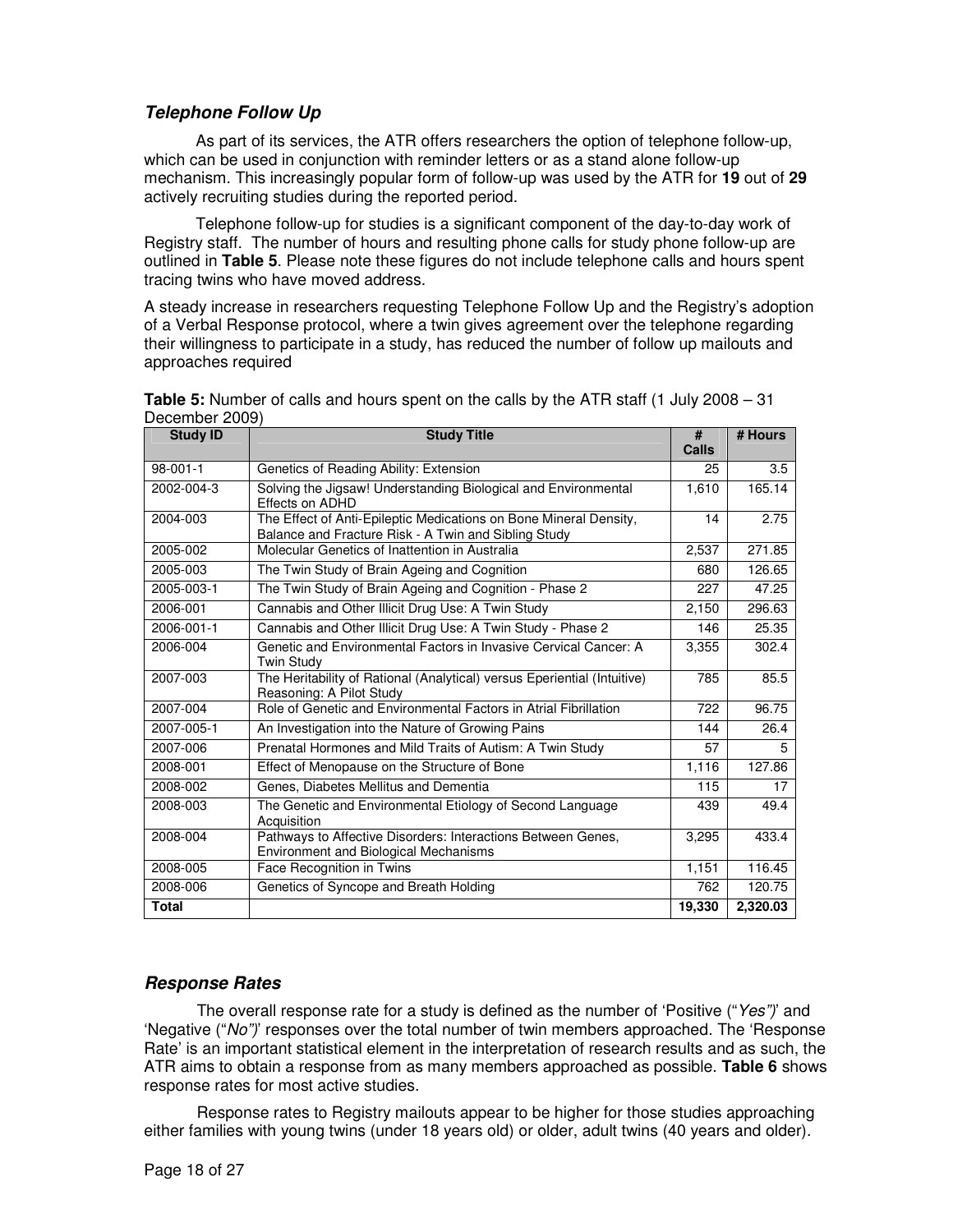Twins between the ages of 18-40 years old have the highest 'NR (Nil Response obtained)' and 'Negative Response' rates and are the most difficult group for which to maintain current contact information. Negative response rates also include twins who are ineligible to participate in a study based on the criteria set by researchers, for example, where the member does not display a particular trait or does/does not suffer from a particular disease.

| <b>Study ID</b> | Total<br>Response<br>Rate | <b>Positive</b><br>Response<br>Rate | <b>Negative</b><br>Response<br>Rate | <b>NR</b><br>Response<br>Rate | <b>Total Pairs</b><br>Approached | <b>Total</b><br><b>Responses</b> | <b>Active</b><br><b>Study</b><br><b>Status</b> |
|-----------------|---------------------------|-------------------------------------|-------------------------------------|-------------------------------|----------------------------------|----------------------------------|------------------------------------------------|
| 01              | 100%                      | 56%                                 | 0%                                  | 0%                            | 9                                | 9                                | Recruiting                                     |
| 2010-001        | 45%                       | 24%                                 | 15%                                 | 55%                           | 300                              | 135                              | Recruiting                                     |
| 2010-004        | 53%                       | 20%                                 | 22%                                 | 47%                           | 45                               | 24                               | Recruiting                                     |
| 94-005-2        | 91%                       | 46%                                 | 40%                                 | 9%                            | 2656                             | 2420                             | Recruiting                                     |
| 96-001          | 49%                       | 16%                                 | 31%                                 | 51%                           | 1006                             | 495                              | Ongoing<br>program                             |
| 96-009          | 69%                       | 31%                                 | 30%                                 | 31%                           | 1211                             | 830                              | Ongoing<br>program                             |
| 97-001-3        | 50%                       | 15%                                 | 31%                                 | 50%                           | 377                              | 187                              | Ongoing<br>program                             |
| 98-001-2        | 70%                       | 69%                                 | 1%                                  | 30%                           | 213                              | 150                              | Recruiting                                     |
| 98-006          | 0%                        | 0%                                  | 0%                                  | 100%                          | 1873                             | 5                                | Ongoing<br>program                             |
| 2002-004-3      | 75%                       | 60%                                 | 15%                                 | 25%                           | 1607                             | 1200                             | Recruiting                                     |
| 2003-001        | 86%                       | 35%                                 | 43%                                 | 14%                           | 951                              | 817                              | Ongoing<br>program                             |
| 2004-001        | 82%                       | 68%                                 | 14%                                 | 18%                           | 485                              | 398                              | Ongoing<br>program                             |
| 2004-003        | 41%                       | 1%                                  | 40%                                 | 59%                           | 3543                             | 1463                             | Recruiting                                     |
| 2004-004        | 75%                       | 4%                                  | 69%                                 | 25%                           | 3036                             | 2268                             | Recruiting                                     |
| 2005-002        | 77%                       | 35%                                 | 39%                                 | 23%                           | 1337                             | 1030                             | Recruiting                                     |
| 2005-003        | 97%                       | 46%                                 | 50%                                 | 3%                            | 971                              | 943                              | Recruiting                                     |
| 2005-003-1      | 100%                      | 76%                                 | 24%                                 | $0\%$                         | 212                              | 212                              | Recruiting                                     |
| 2006-001        | 82%                       | 39%                                 | 35%                                 | 18%                           | 3925                             | 3230                             | Recruiting                                     |
| 2006-001-1      | 92%                       | 0%                                  | 17%                                 | 8%                            | 98                               | 90                               | Recruiting                                     |
| 2006-004        | 83%                       | 40%                                 | 31%                                 | 17%                           | 4157                             | 3447                             | Recruiting                                     |
| 2007-003        | 28%                       | 6%                                  | 16%                                 | 72%                           | 2100                             | 579                              | Recruiting                                     |
| 2007-004        | 78%                       | 36%                                 | 40%                                 | 22%                           | 936                              | 726                              | Recruiting                                     |
| 2007-005-2      | 21%                       | 8%                                  | 12%                                 | 79%                           | 1701                             | 350                              | Recruiting                                     |
| 2007-005-3      | 0%                        | $0\%$                               | $0\%$                               | 100%                          | $\overline{32}$                  | $\Omega$                         | Recruiting                                     |
| 2007-006        | 28%                       | 2%                                  | 12%                                 | 72%                           | 1072                             | 295                              | Ongoing<br>program                             |
| 2007-006-2      | 44%                       | 35%                                 | 9%                                  | 56%                           | 1720                             | 762                              | Recruiting                                     |
| 2008-001        | 91%                       | 44%                                 | 46%                                 | 9%                            | 615                              | 559                              | Recruiting                                     |
| 2008-002        | 96%                       | 42%                                 | 51%                                 | 4%                            | 177                              | 170                              | Recruiting                                     |
| 2008-003        | 42%                       | 10%                                 | 32%                                 | 58%                           | 4000                             | 1671                             | Recruiting                                     |
| 2008-004        | 77%                       | 28%                                 | 44%                                 | 23%                           | 2962                             | 2287                             | Recruiting                                     |
| 2008-004-1      | 81%                       | 48%                                 | 8%                                  | 19%                           | 48                               | 39                               | Recruiting                                     |
| 2008-005        | 29%                       | $\frac{1}{12%}$                     | 10%                                 | 71%                           | 1900                             | 544                              | Recruiting                                     |
| 2008-006        | 73%                       | 12%                                 | 60%                                 | 27%                           | 2154                             | 1564                             | Recruiting                                     |
| 2009-002        | 24%                       | 9%                                  | 2%                                  | 76%                           | 140                              | $\overline{34}$                  | Ongoing<br>program                             |
| 2009-002-1      | 56%                       | 21%                                 | 10%                                 | 44%                           | 250                              | 140                              | Recruiting                                     |

**Table 6:** Study response statistics to date for most active studies (recruiting and ongoing).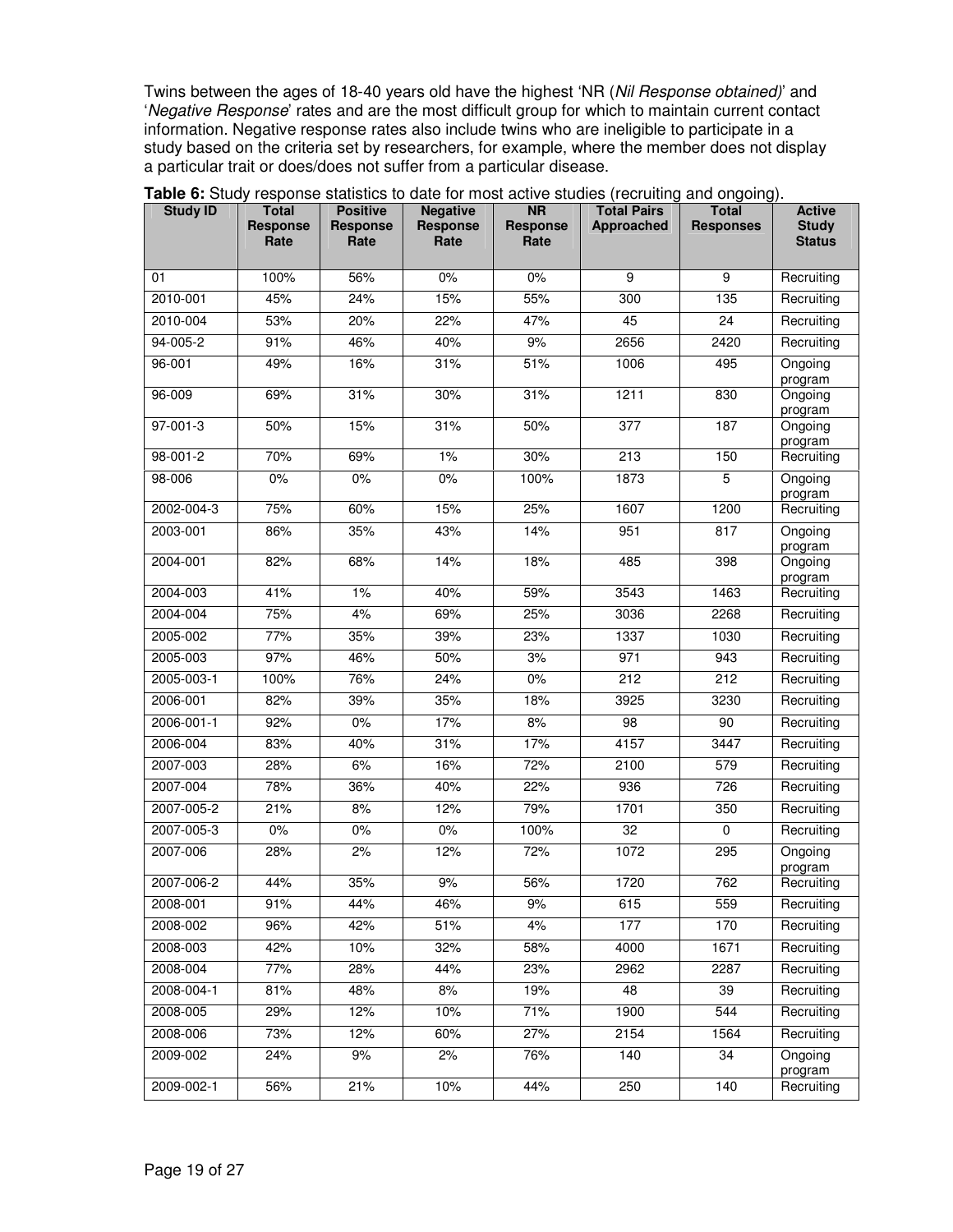| <b>Study ID</b> | Total<br><b>Response</b><br>Rate | <b>Positive</b><br><b>Response</b><br>Rate | <b>Negative</b><br><b>Response</b><br>Rate | <b>No</b><br><b>Response</b><br><b>Response</b><br>Rate | <b>Total Pairs</b><br>Approached | <b>Total</b><br><b>Responses</b> | <b>Active</b><br><b>Study</b><br><b>Status</b> |
|-----------------|----------------------------------|--------------------------------------------|--------------------------------------------|---------------------------------------------------------|----------------------------------|----------------------------------|------------------------------------------------|
| 2009-003        | 65%                              | 32%                                        | 7%                                         | 35%                                                     | 493                              | 322                              | Recruiting                                     |
| 2009-005        | 90%                              | 80%                                        | 10%                                        | 10%                                                     | 10                               | 9                                | Recruiting                                     |

### **Adverse Effects and Complaints**

The ATR takes any complaint from members seriously and endeavors to promptly resolve the issue presented. The ATR requires all adverse effects and complaints to be communicated to ATR Management. During the reporting period, two ATR members filed complaints to the Registry. They were discussed in a timely manner and both ended with positive resolutions.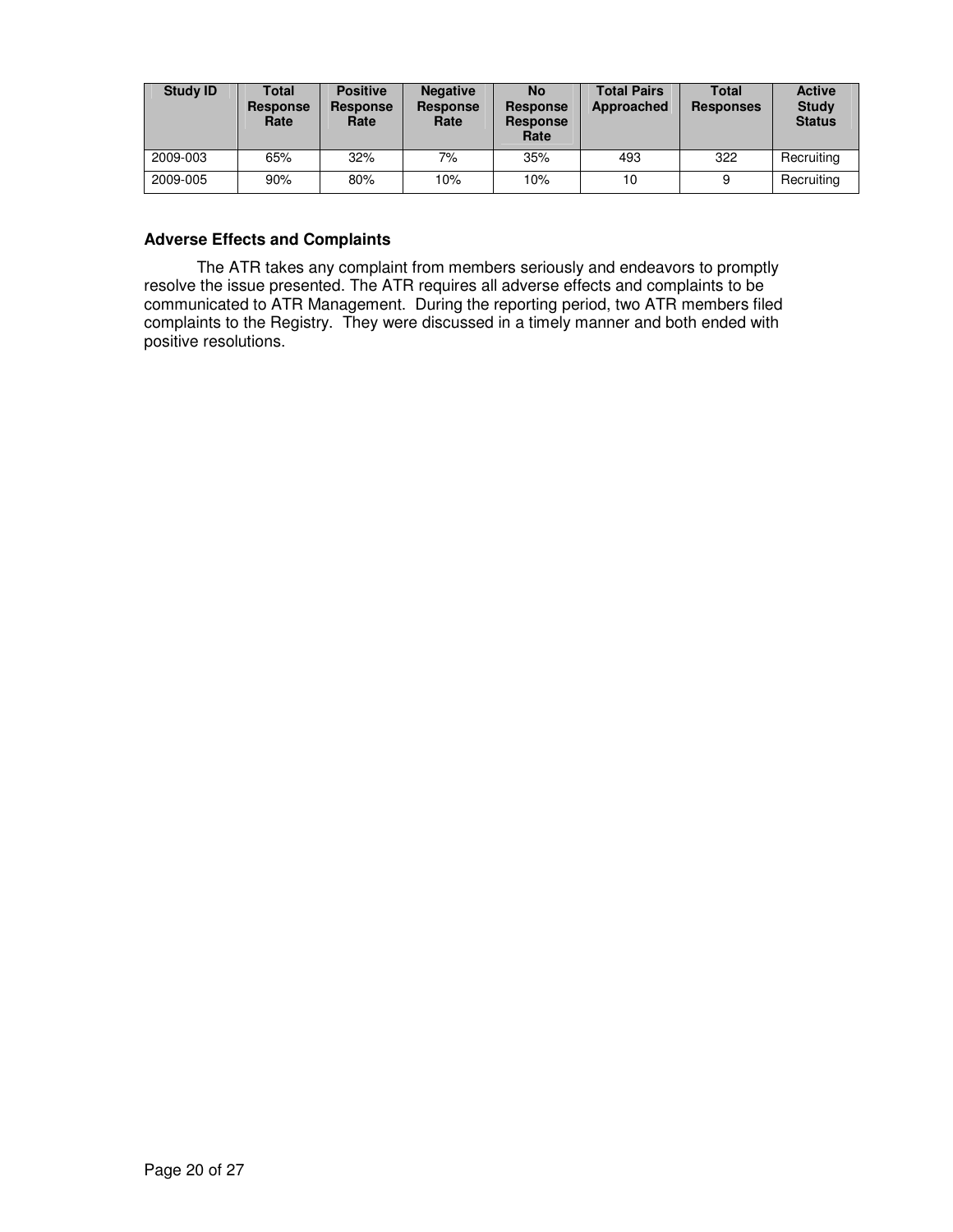# **VALUE-ADD**  Development of projects and programs to value-add to twin research in Australia

# **VALUE-ADD**

### **Quality Improvement Project**

In response to the NHMRC's requirement for stakeholder feedback, the ATR has implemented a Quality Assurance (QA) Program in 2006 that incorporates stakeholder satisfaction feedback, monitors the quality of service delivery to twin members and researchers, and identifies critical points during the implementation and roll out of a research project where reflection and forward planning are important to maintain quality. The ATR has two major stakeholders: twin members and researchers working with the ATR.

As part of this QA Program, during the reporting period (1 July 2008 to 31 December 2009), the ATR undertook a Twin Member Satisfaction Survey in mid 2009, an Annual Researcher Satisfaction in mid November 2009, and a Researcher Satisfaction Survey—comparison between Phase 1 (2006) and Phase 2 (2009).

### Twin Member Satisfaction Survey 2009

A total of 4 mail-outs were conducted utilising the delivery and response methods listed in **Table 7**. We received 50 completed surveys out of 280 invitations to participate – a positive response rate of 17.8%.

| Mail-out type              | <b>Surveys received</b> | % Positive response rate |
|----------------------------|-------------------------|--------------------------|
| Paper Based Survey         |                         | 22.5                     |
| Paper Response Form        |                         | 12.5                     |
| Pre-emptive Telephone Call |                         | 22                       |
| Email Link                 | 14                      | 28                       |
| ΤΟΤΑL                      | 50                      | 17.8% overall            |

**Table 7.** Numbers of surveys received (by mail-out type) and percentage response rates.

The feedback from our responding twin members was overwhelmingly positive, with very few negative comments received. The key findings extracted from the surveys are listed below:

- The majority of respondents joined the ATR because they wanted to contribute to scientific research with most being only a member of the ATR and not other health related registries.
- General satisfaction with membership and alignment with members expectations is high (61.7% Very Satisfied / 25.5% Somewhat Satisfied / 12.8% A little Unsatisfied / 0% Very Unsatisfied). Dissatisfaction seems to stem from lack of opportunity to be involved / too few invitations to participate, lack of personal feedback after studies and issues with lost contact details resulting in a time period of no contact.
- Telephone contact with members has been overwhelmingly positive.
- Members who responded would like to be contacted with more study invitations at a higher frequency than is currently provided.
- Most respondents indicated that they enjoyed participating in volunteer activities in general and had done so at some time in their life. Most participate in surveys when approached, but are selective about the topic. Most are happy to participate in studies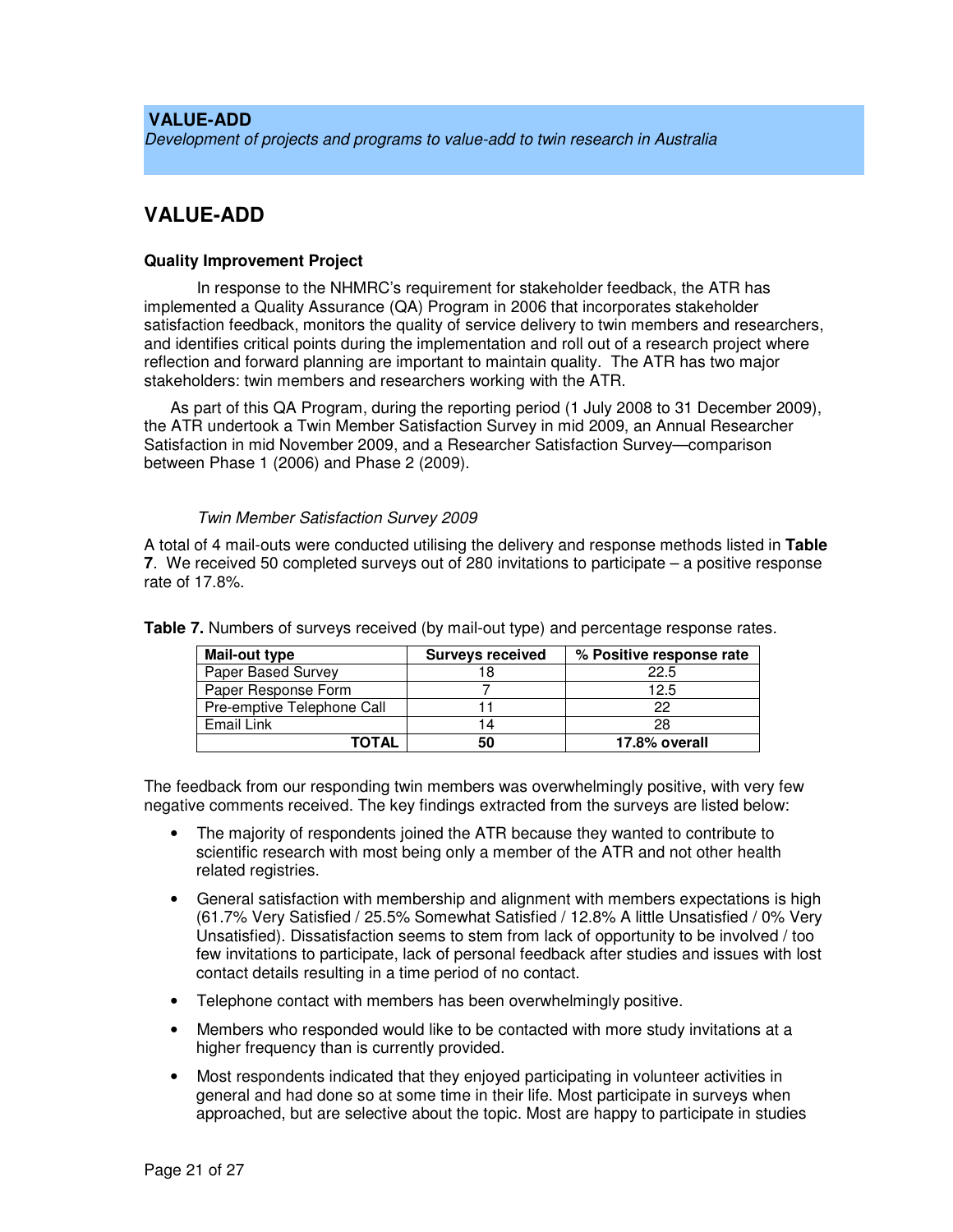with more than a 'phone only' component, and most like the idea of web surveys and are comfortable using the Internet.

- Almost 60% of respondents recall receiving the latest *Newsletter*, with most stating that they read it "cover-to-cover". Suggestions for improvement included more information on each study conducted and information on twinship in general.
- Only 34% of respondents have ever visited the ATR website (of these, some had only visited the site due to this survey). All but one visitor to the website found what they were looking for.
- Awareness of the Twins Plus Festival was low with only 34% of respondents knowing about either or both festivals; only 3 surveyed had attended either one or both festivals. The majority of respondents felt they would consider attending a festival in their state, with only 38% considering attending if it were held in a different state.
- A series of detailed questions were asked regarding opinions on the re-use of research data. The great majority of respondents agreed that re-use of de-identified data by the original research group was "OK", even when utilised for a different (but related) purpose than originally intended, and the original participants were not contacted. Upon further exploration, most respondents felt "OK" about data being managed by the ATR for use by different research groups. Respondents commented that times when it would not be "OK" to re-use data include:  $a$ ) any profit based activities,  $b$ ) if the research was not health based,  $c$ ) if participants were somehow able to be identified, and  $d$ ) if the data was of a socially personal nature (example given was psychiatric surveys and "personal information") or the research was controversial. The majority of respondents indicated that if consent was provided by parents when the child was a minor, then re-consent of the twin as an adult should be sought.
- 85% of respondents recalled participating in at least one study, with most being able to recall the topic of research. Most experiences were positive. Negative experiences cited were length of study and difficulties/reluctance in blood sampling, though these experiences would not deter the respondent from participating in further studies.

#### Annual Researcher Satisfaction Survey 2009

The survey, which was administered as part of the Annual Progress Report submitted by researchers, asked the following four questions:

- 1. Please rate your overall satisfaction with your communication with the ATR in the past 18 months (1 - Very Dissatisfied / 2 - Dissatisfied / 3 - Neutral / 4 - Satisfied / 5 - Very Satisfied)
- 2. Please rate your overall satisfaction with the services that the ATR has provided in the past 18 months (1 - Very Dissatisfied / 2 - Dissatisfied / 3 - Neutral / 4 - Satisfied / 5 - Very Satisfied)
- 3. Please rate the value of the contribution that the ATR has made to your overall research project (1 - Unsatisfactory / 2 - Satisfactory / 3 - Good / 4 - Very Good /  $5 -$ Excellent)
- 4. Please comment on any other problems, difficulties, or issues which you think need to be brought to the attention of the Registry. We also welcome any other comments or ideas you have to assist us to improve our service to researchers.

Each question also provided the opportunity for researchers to elaborate in a free text field.

A total of 34 completed reports were received. Overall, the survey found that researchers are very satisfied with the communication and service provided by the ATR and the contribution the ATR has made to their project. Scores for overall satisfaction by number of respondents are shown in **Table 8** and **Figure 12**.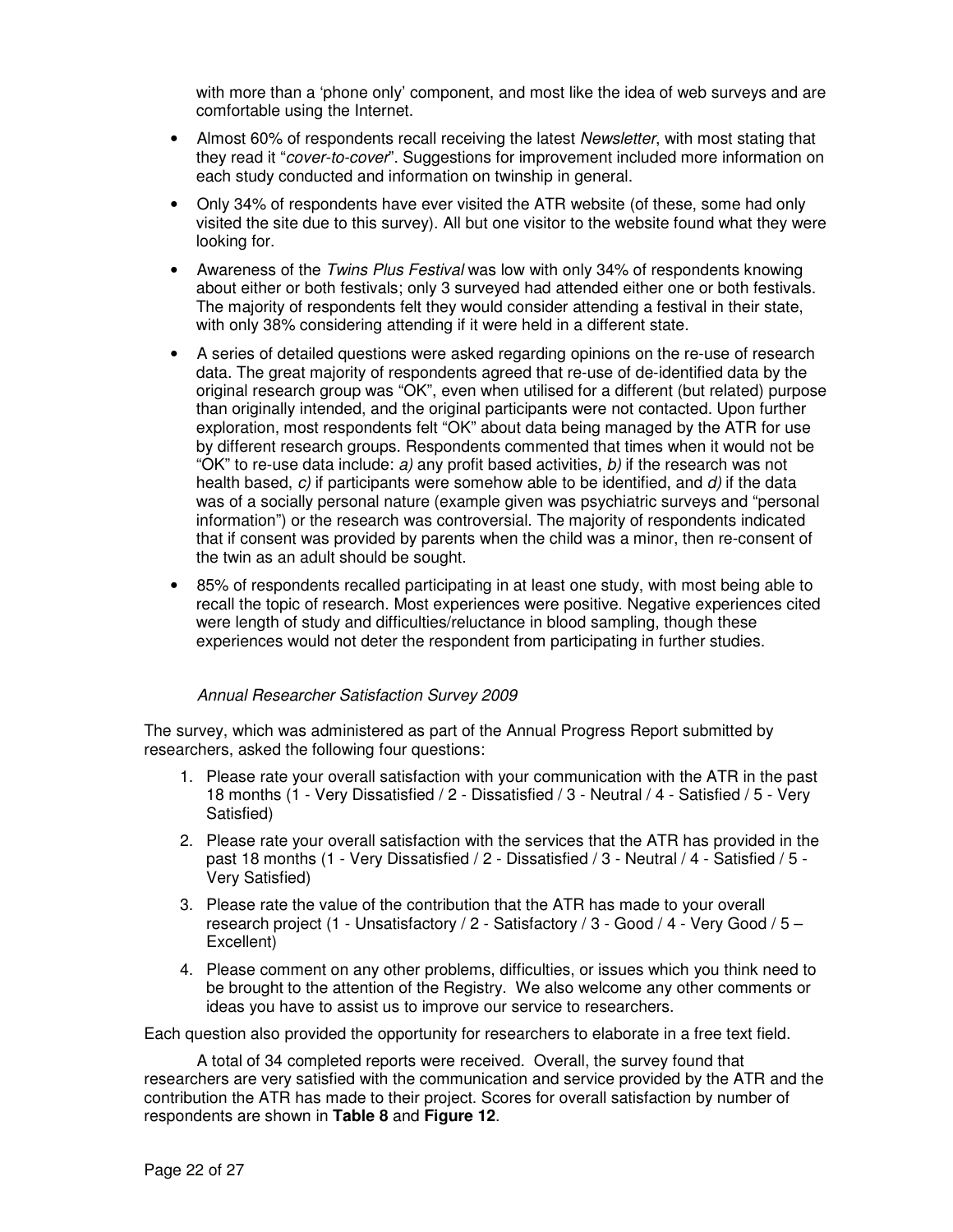**Table 8.** 

| <b>Summary Scores for Overall Satisfaction With:</b> |   |       |  |                |   |     |   |     |    |     |                       |
|------------------------------------------------------|---|-------|--|----------------|---|-----|---|-----|----|-----|-----------------------|
| Rating                                               |   |       |  | $\overline{2}$ |   | 3   |   |     |    | 5   | <b>Response Count</b> |
| Communication                                        |   | $0\%$ |  | $0\%$          | 2 | 6%  | 9 | 28% | 21 | 66% | 32                    |
| Service                                              | 0 | $0\%$ |  | 0%             | 5 | 16% | 8 | 25% | 19 | 59% | 32                    |
| Contribution                                         |   | $0\%$ |  | 6%             | 5 | 16% |   | 23% |    | 55% | 31                    |

**Figure 12.** Numbers of respondents providing satisfaction scores for communication, service and contribution.



Researcher Satisfaction Survey—comparison between Phase 1 (2006) and Phase 2 (2009)

The ATR surveyed active researchers in 2006 to ascertain satisfaction with services provided by the Registry. Thirty percent (47/156) of researchers who had submitted an application to use the services of the ATR prior to September 2006 completed this satisfaction survey (Phase 1, 2006). The ATR repeated this survey in April 2009 with new researchers who applied to use the ATR after September 2006 (Phase 2, 2009). Seventy-three percent (8/11) of eligible researchers completed the second researcher satisfaction survey. Repeating the survey was a useful measure of the change in researcher satisfaction over time, especially considering the growth and development of the ATR during that period.

Half of the respondents to the first survey and 75% of respondents to the second survey were senior researchers, i.e. Chief or Principal Investigators.

Almost three quarters of respondents (72%) to the first survey reported communicating with the ATR by email; just over half (57%) communicated by phone. The first survey identified telephone calls as an important method of contact with ATR to ensure a clear understanding of the researchers needs, and to set reasonable expectations. In the second survey all respondents had contacted the ATR by phone, and this was considered especially helpful in the early stage of study development.

#### Communications Rating

The Phase 1 survey indicated that overall researcher satisfaction with ATR communications was high, but that researchers had experienced frustration regarding ATR processes and policy.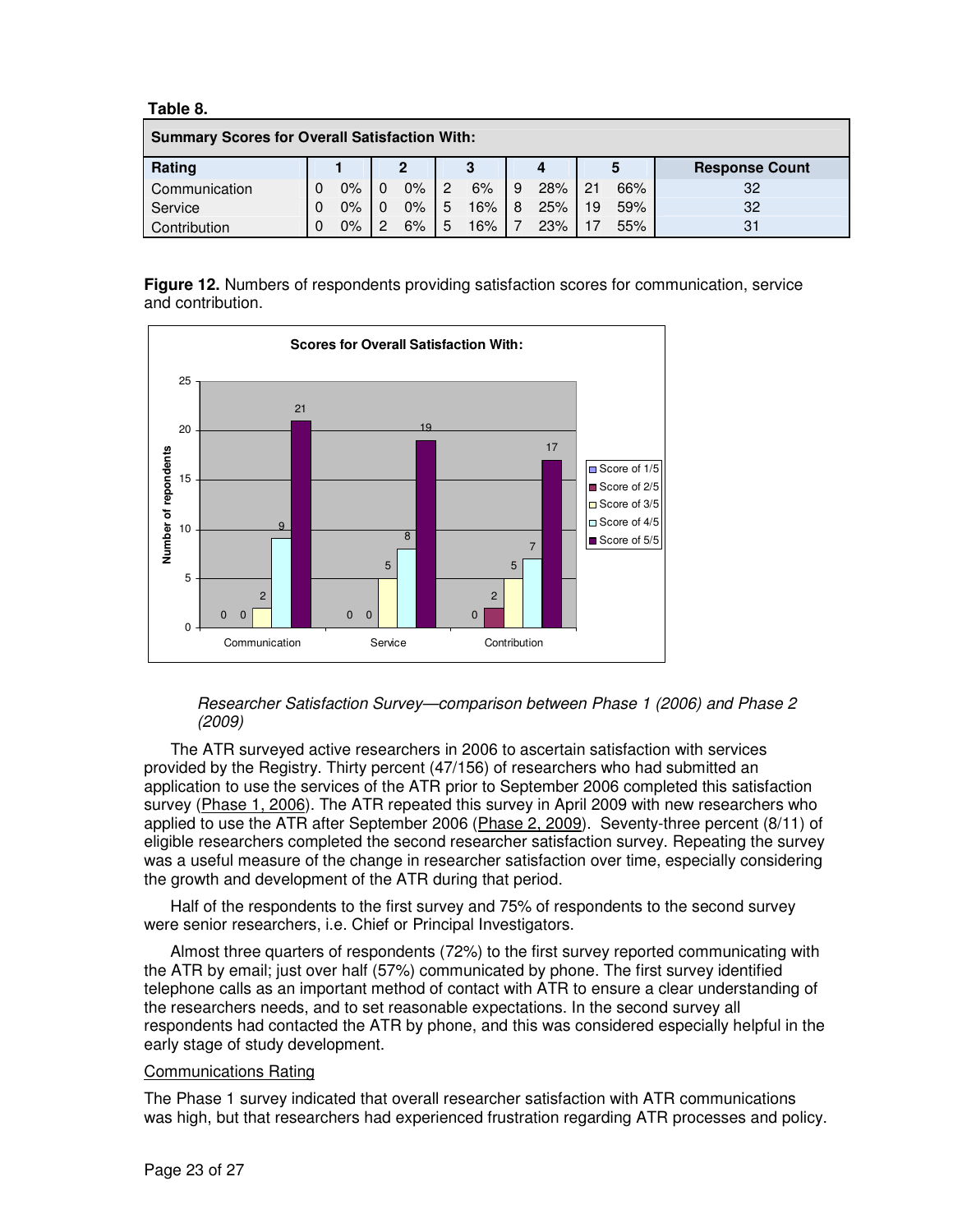The Phase 2 mean score of all ratings was 5.9/6.0, an increase in satisfaction by 0.7 points. Comments received indicate that the service provided by the ATR is of a high calibre.

### Aspects of Work Involved with the ATR

The areas of the researcher's work involving the ATR in 2009 were similar to those reported in 2006, including assistance with preparation of grants and ethics applications, and responding to reviewer's comments. Phase 2 respondents indicated an increased involvement of the ATR in assisting with the design/conceptualising of their study and/or preparation of applications (up from 40% in Phase 1 to 75% in Phase 2), and in developing approach letters/information sheets/consent forms (up from 51.1% in Phase 1 to 100% in Phase 2). The ATR has improved its contribution and its communication in the early stages of research projects.

### Overall Value of ATR Contribution Rating

The mean score of ratings on overall value of the ATR's contribution to researcher's work was 5.1/6.0 in Phase 1. Respondents regarded the value of the ATR's contribution to their work very highly, with over three quarters (77.5%) rating it 5 or 6 out of 6. The Phase 2 survey responses showed a mean rating of 5.9/6.0, an increase of 0.8 points, with only one respondent rating the item less than 6 (5.5 out of 6). This is an overwhelmingly positive result with all new researchers placing a very high value on the contribution that the ATR made to their work.

### Value of Feedback Rating

A more specific question as to the value of ATR feedback provided to researchers during the application process itself was asked. In Phase 1 the mean rating was 4.7/6.0. Two thirds of respondents gave a rating of either 5 or 6 out of 6. The Phase 2 survey mean rating was 5.7/6.0, an increase of 1.0 on the previous score, and seven eighths rated the feedback at 5 or 6 out of 6.

#### Level of Response and Participation

The Phase 1 respondents gave a mean rating 3.9/6.0 when asked to describe the level of their satisfaction with twin participation in their study. One quarter of all Phase 1 respondents rated this at just 3 or below. In fact, twin participation in studies was the activity rated lowest in the Phase 1 survey. It was noted by the report author that the majority of negative sentiment in this area stemmed from researcher's "perception of what is realistic".

The Phase 2 survey mean rating of the level of their satisfaction with twin participation in their study was 4.5/6.0, indicating an increase of 10% (0.6 points). However, verbatim comments clearly acknowledged that limitations of the study design large influenced the level of satisfaction. These comments are quite in contrast to some comments from 2006, and specifically highlight that the ATR has been able to more clearly communicate both the limitations of its own area of influence, the issues around tight exclusion/inclusion criteria for studies, and that in the end, twin participation is a matter for the members themselves and not something that the ATR can unduly influence. **The focus has been shifted away from the perception that the ATR is at fault for lack of participation, to one where the realities of recruiting highly specific volunteer cohorts are clear.** In addition, comments received indicate that participation was greatly influenced by the project budget.

The ATR now invests much energy into the early phase of study development with researchers, and a specific focus has been made on clarifying expectations and working with researchers as a team to forward the goals of the study. This approach seems to have dissipated frustration, and allowed a clearer understanding of the influencing factors that affect participation.

#### Managing demands

Researchers were asked about the best methods to manage demands for time and participation upon twins. Phase 1 survey respondents considered that better management of the twin approach process and of tracking the number of studies twins were invited to, and offering incentives could alleviate the demand on twins.

It is clear from both the Phase 1 and Phase 2 surveys that researchers support the role that the ATR plays in monitoring the number of times an individual twin is asked to participate in studies.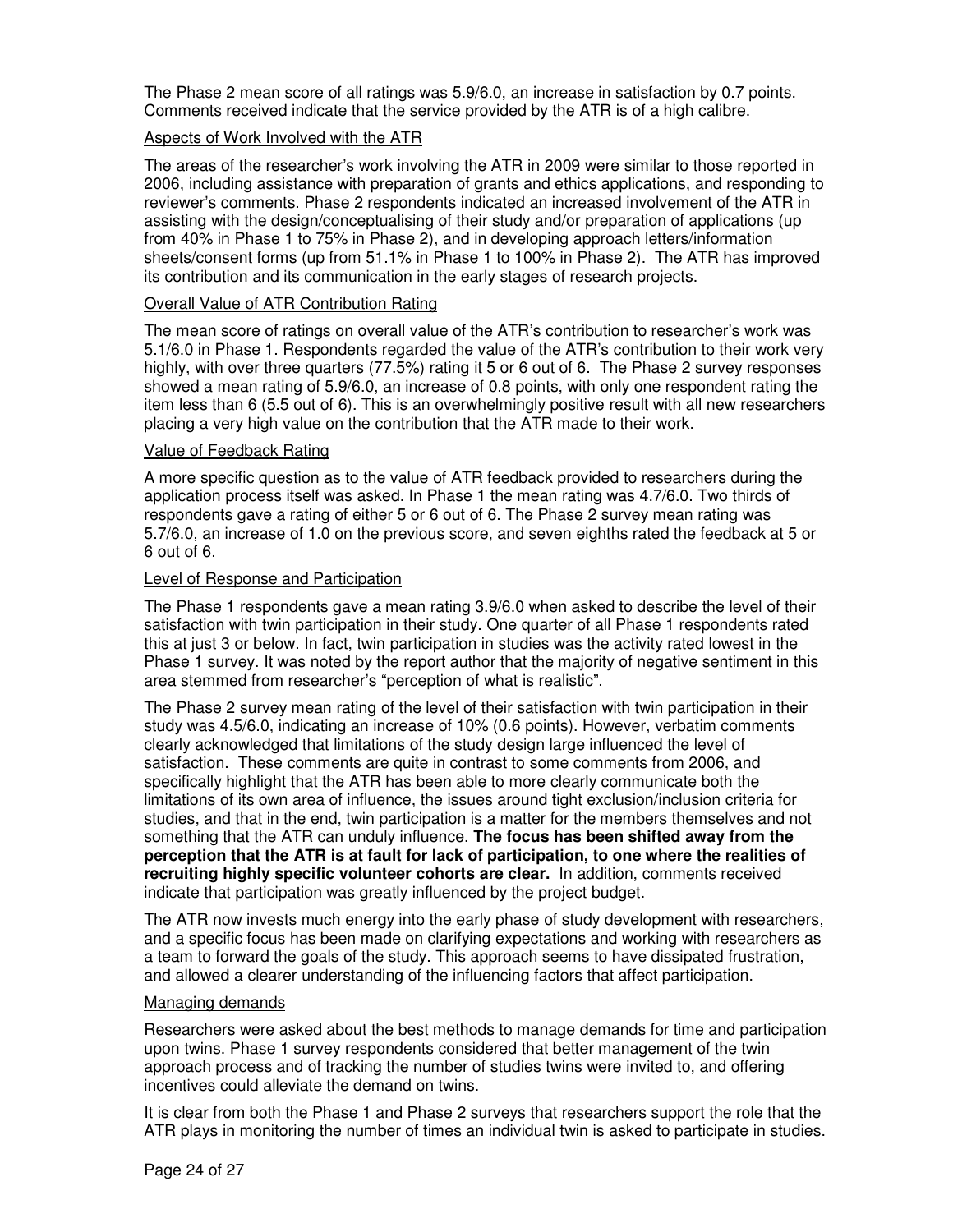#### **This indicates a significant support for ATR's role as an advocate for its twin members**.

Careful consideration of the areas of research, and perhaps encouragement of studies that are about twins and twinship, are also mentioned. This suggestion is somewhat difficult for the ATR to have a direct influence on, as while we are able to encourage researchers to work up study designs involving twins, we have limited ability to assist researchers in successfully accessing grant funds. Nevertheless, the ATR has been a strong advocate of such research over the last 30 years.

#### Events/Activities

Questions regarding the researcher's interest in Events and Activities indicated that the Twins Newsletter, Twin Researcher Network and ATR website still rate highly. Interest in researcher training has decreased, although this could be a consequence of the higher proportion of senior level researchers responding to the Phase 2 survey.

#### Biobank / Archive

Interest in the creation of a research archive has decreased slightly from 5.3/6.0 in Phase 1 to 4.9/6.0 in Phase 2. Comments received in the Phase 2 survey indicate researcher's growing awareness of the issues surrounding privacy, intellectual property and copyright. None of the researchers surveyed in Phase 2 indicated that a Biobank would be applicable to the data collected during their specific ATR project.

In conclusion, the results of these surveys indicate that the ATR has improved its communication to researchers and has succeeded in reducing frustration regarding turn-around time on applications and participant involvement. It is clear that the effort expended on more direct communication and increased buy-in by the ATR into the design and development of studies has benefited both the ATR and researchers.

# **ATR Data Index Project**

A goal of the Registry is to make previously collected data and biospecimens available for re-use by other groups and to fostering new collaborations wherever possible. As a step towards fulfilling these aims, in 2008, the Registry devised a web-based, searchable index of all previous studies conducted via the ATR.

Accessible at http://www.twins.org.au/study\_index/BasicSearch.php the index, which was launched in 2009, enables users to conduct searches based on keywords and specific criteria. A list of all previous studies matching the search parameters will be returned, including:

- ATR study ID number
- Study title
- Investigator/s
- Host institution/s
- Year/s study conducted
- Study status (completed, in progress, etc)

Advanced searches return the types of twins approached for each study (e.g. MZ/DZ; male/female; adult/junior combinations); any questionnaires or tests administered; and any other measures or samples taken. Records are being systematically reviewed and checked against existing hard copy files to ensure the most complete listing possible.

Researchers interested in utilising these existing data contact the Registry initially, who then fosters a link with the originating research group.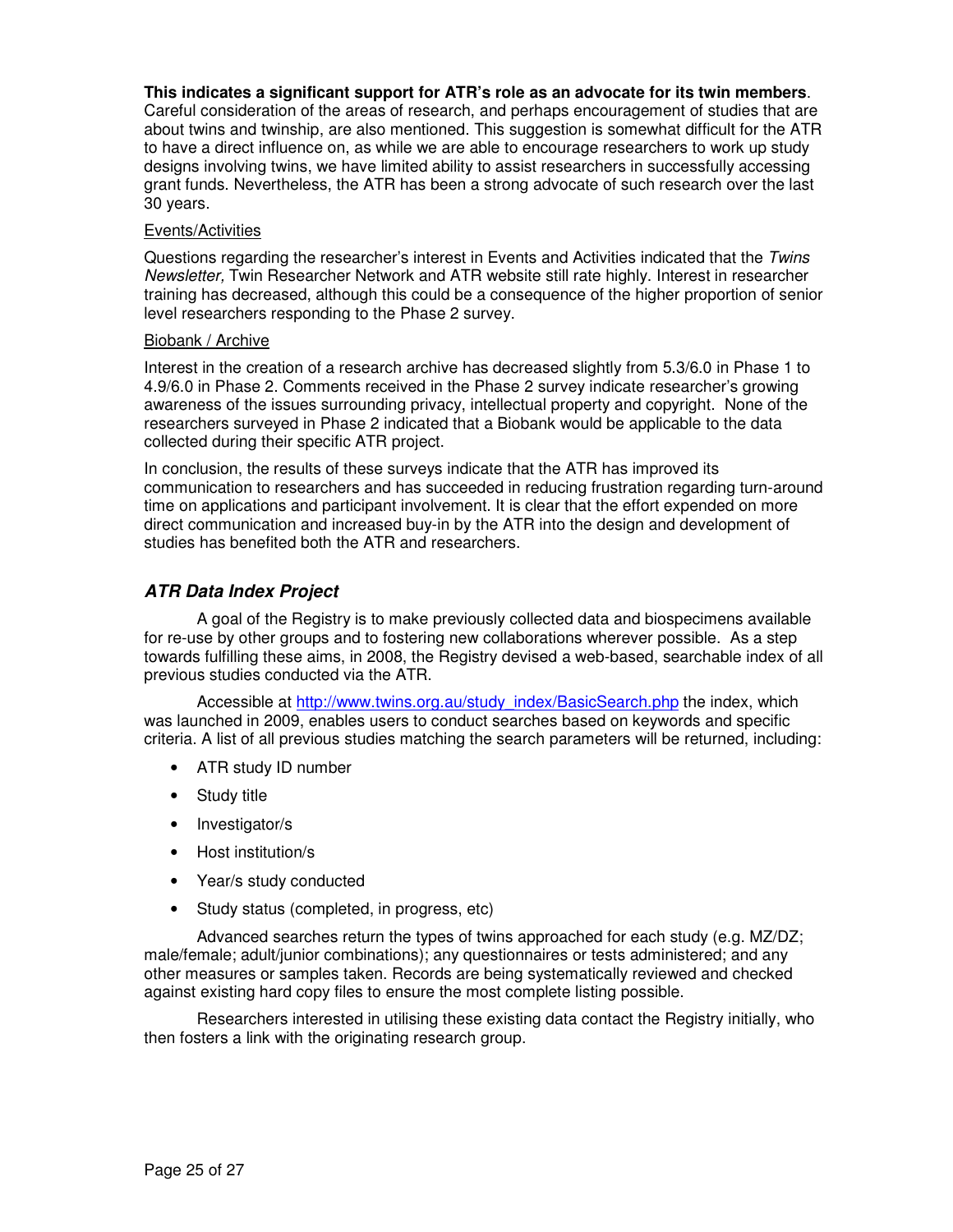# **GOVERNANCE**

Governance of the ATR in a fair, transparent and equitable manner

# **GOVERNANCE**

### **ATR Management**

As of 31 December 2009, the ATR Management comprised:

- Prof John Hopper, Director, Australian Twin Registry; NHMRC Senior Principal Research Fellow; Director (Research), Centre for Molecular, Environmental, Genetic and Analytic (MEGA) Epidemiology, University of Melbourne
- Dr Debra Foley, Deputy Director, Australian Twin Registry; ORYGEN Research Centre
- Prof. Nick de Klerk, Director, Western Australia Twin Child Health (WATCH)
- Dr Ruth Morley, Deputy Director, Australian Twin Registry; Senior Research Fellow, Department of Paediatrics, University of Melbourne
- Prof Lyle Palmer, Director, Western Australian Twin Registry (WATR) resigned
- Mr Vincent Pollaers, Chair, Advisory Board
- Jenny Boadle, ATR Coordinator
- Kim Dorrell, ATR Senior Project Officer
- Emily England, ATR Senior Project Officer
- Supriya Raj, Coordinator, mothers and their twin children (**match)**
- Shaie O'Brien, ATR Project Support Officer

Any member of ATR Management with a potential conflict of interest is required to declare this interest prior to any relevant discussions. Persons with a conflict of interest in any study are excluded from review or application approval processes of that study.

Members of the Advisory Committee are available to help act as independent reviewers. In the event that the Director or Deputy Director is involved in a study as a researcher, they take no part in the approval process. If both are involved or unavailable, an independent person is brought in to oversee the processing of the application.

### **Advisory Board and Charter**

Currently, the Advisory Board members are:

- Mrs Ann Marie Harli (AMBA Representative, Victoria)
- Dr. Paul Jelfs (Australian Bureau of Statistics, Australian Capital Territory)
- A/Professor Paul Lancaster (University of Sydney, Retired)
- Mr William Mackerras (Twin Representative, Australian Capital Territory)
- Dr. Keith Horsley (Australian Institute of Health and Welfare, Retired)
- Professor Margaret Otlowski (University of Tasmania, Tasmania)
- Mr Vincent Pollaers (Twin Representative, Chair, New South Wales)
- Professor David Ravine (Western Australian Institute of Medical Research, Western Australia)
- A/Professor David Whiteman (Queensland Institute of Medical Research, Queensland)